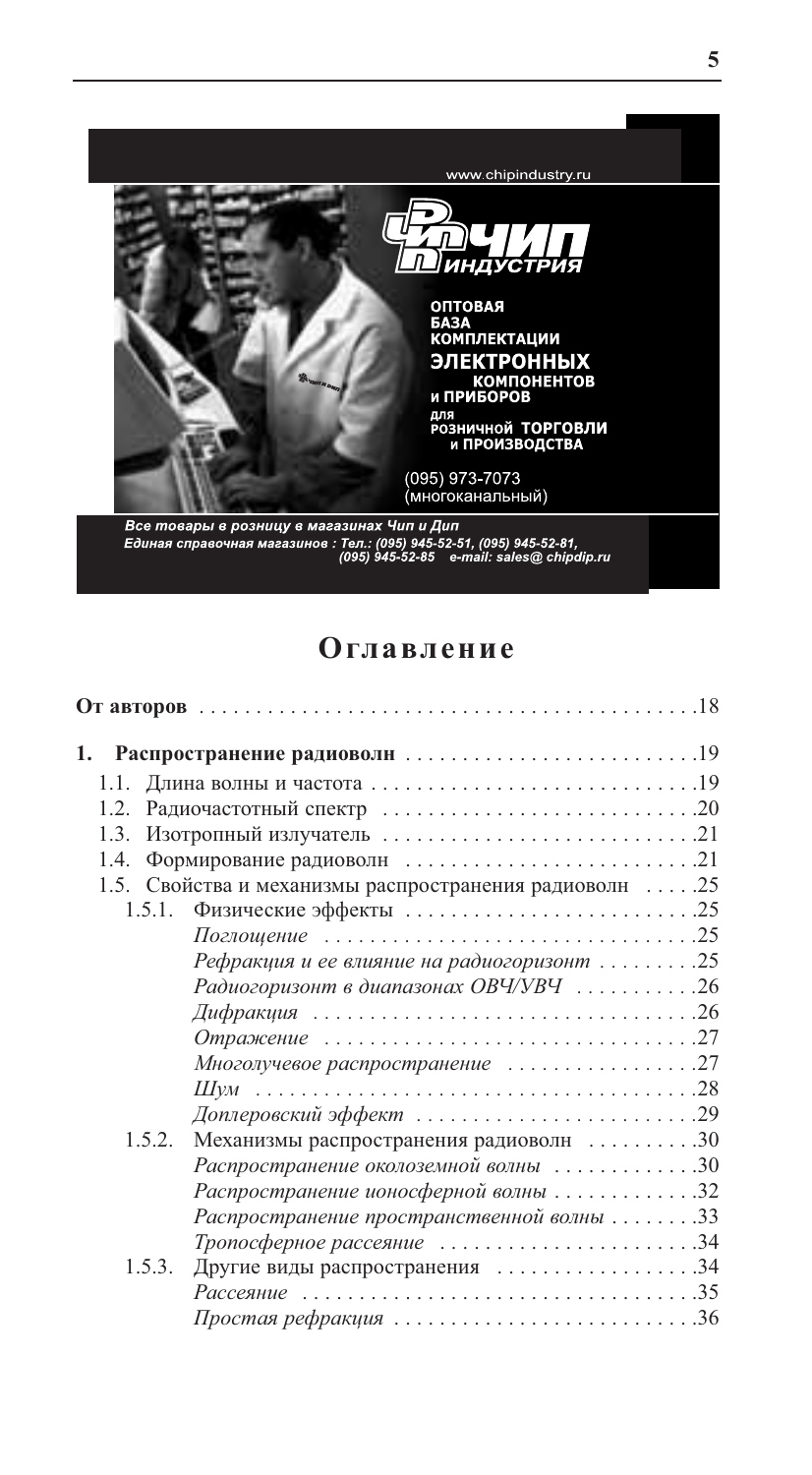|        | Волноводное распространение 37                      |  |
|--------|-----------------------------------------------------|--|
|        |                                                     |  |
|        | Суточные изменения в распространении                |  |
|        |                                                     |  |
|        | «Сумеречная линия» распространения 38               |  |
| 1.5.4. | Виды распространения за счет рассеяния 39           |  |
|        | Авроральное распространение 39                      |  |
|        |                                                     |  |
| 1.5.5. | Пути «большого круга» 39                            |  |
|        | Кратчайший путь между двумя точками на сфере .39    |  |
|        | «Длинный путь» против «короткого» 40                |  |
|        |                                                     |  |
| 2.     |                                                     |  |
|        | 2.1. Децибелы и логарифмическая шкала 41            |  |
|        | 2.2. Децибелы со ссылкой на абсолютные величины 42  |  |
|        | 2.3. Представление двоичных чисел в децибелах  49   |  |
| 3.     |                                                     |  |
|        |                                                     |  |
|        |                                                     |  |
|        |                                                     |  |
|        |                                                     |  |
|        | 3.4. Балансное мостовое соединение линии 54         |  |
|        |                                                     |  |
| 3.5.1. | Характеристический импеданс $Z_0$ 55                |  |
|        |                                                     |  |
| 3.5.3. | Коэффициент стоячей волны                           |  |
|        |                                                     |  |
| 3.5.4. | Фильтры линий передачи, четвертьволновые            |  |
|        | согласующие трансформаторы и согласующие цепи .60   |  |
|        | Четвертьволновой согласующий трансформатор 60       |  |
|        |                                                     |  |
|        |                                                     |  |
|        |                                                     |  |
|        |                                                     |  |
| 3.7.2. | Фактор шума коаксиального кабеля                    |  |
|        |                                                     |  |
| 3.7.3. |                                                     |  |
| 3.7.4. |                                                     |  |
| 3.7.5. | Критическая частота $(f_c)$ коаксиального кабеля 67 |  |
|        | 3.8. Радиочастотные кабели производства             |  |
|        |                                                     |  |
| 3.8.1. | Радиочастотные кабели со сплошной                   |  |
|        |                                                     |  |
| 3.8.2. | Радиочастотные кабели со сплошной                   |  |
|        |                                                     |  |
| 3.8.3. | Радиочастотные кабели с полувоздушной               |  |
|        |                                                     |  |
|        |                                                     |  |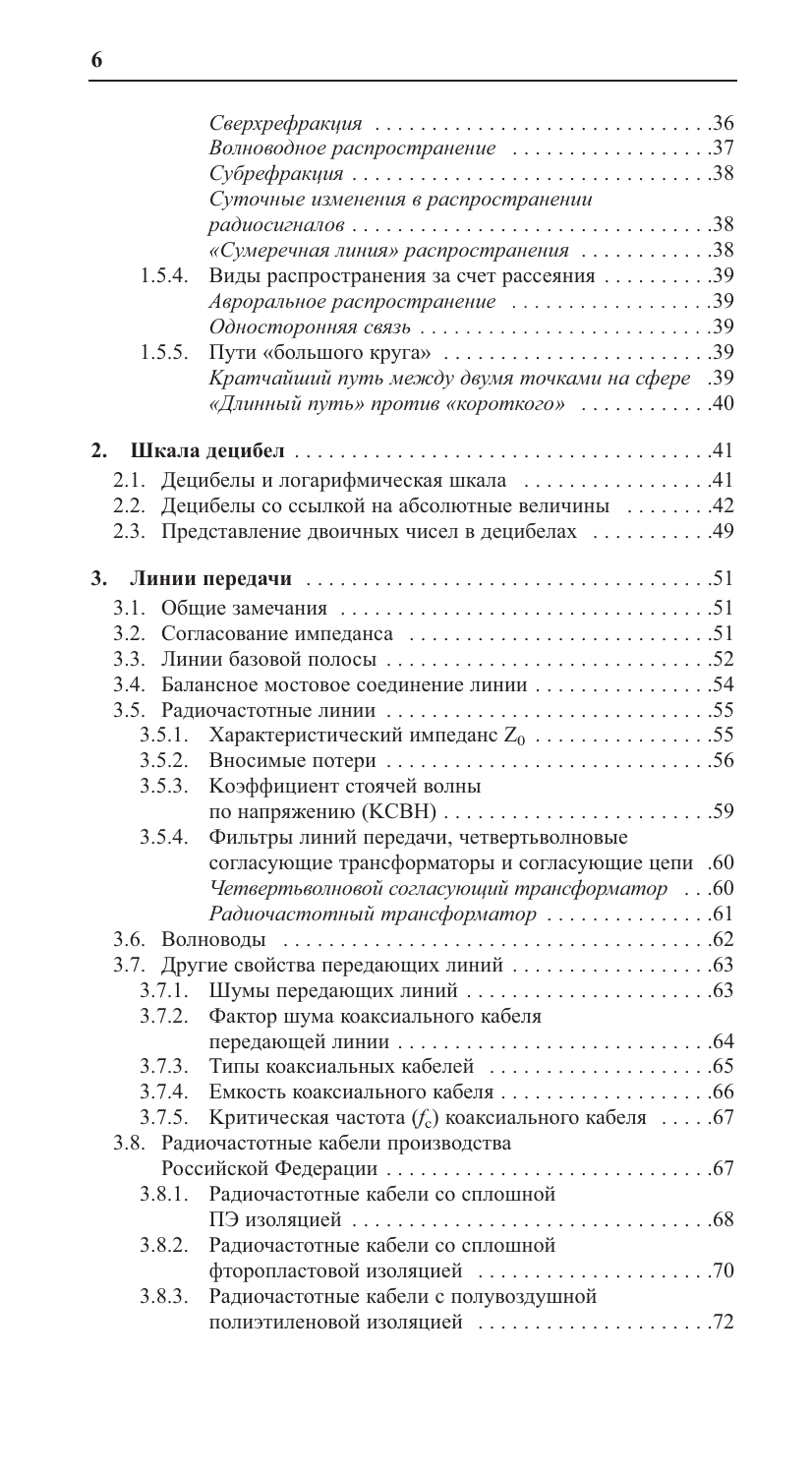| 4.     |                                                                               |  |
|--------|-------------------------------------------------------------------------------|--|
|        |                                                                               |  |
| 4.1.1. |                                                                               |  |
| 4.1.2. | Ширина диаграммы направленности 73                                            |  |
| 4.1.3. | Коэффициент направленности и передача                                         |  |
|        |                                                                               |  |
| 4.1.4. | Эффективная высота (длина) антенны 74                                         |  |
| 4.1.5. | Эффективная излучаемая мощность 74                                            |  |
| 4.1.6. | Сопротивление излучения и эффективность 75                                    |  |
| 4.1.7. | Отношение прямого и обратного излучения 75                                    |  |
| 4.1.8. |                                                                               |  |
| 4.1.9. |                                                                               |  |
|        |                                                                               |  |
|        | 4.1.11. Коэффициент стоячей волны по напряжению                               |  |
|        |                                                                               |  |
|        |                                                                               |  |
|        |                                                                               |  |
| 4.2.1. |                                                                               |  |
| 4.2.2. | Четвертьволновой вертикальный излучатель 78                                   |  |
| 4.2.3. | Длинноволновые, средневолновые                                                |  |
|        | и коротковолновые антенны $\dots\dots\dots\dots\dots\dots$                    |  |
| 4.2.4. |                                                                               |  |
|        | Антенная решетка поперечного излучения 79                                     |  |
|        | Антенная решетка осевого излучения 80                                         |  |
|        |                                                                               |  |
|        | Логопериодическая антенна 81                                                  |  |
|        |                                                                               |  |
| 4.3.1. |                                                                               |  |
|        | Антенна с кониевым возбуждением и                                             |  |
|        | несимметричная вибраторная антенна 82                                         |  |
|        |                                                                               |  |
|        |                                                                               |  |
|        |                                                                               |  |
|        | Конусная антенна $\ldots \ldots \ldots \ldots \ldots \ldots \ldots \ldots 86$ |  |
|        |                                                                               |  |
| 4.3.2. | Мобильные антенны 87                                                          |  |
|        |                                                                               |  |
|        |                                                                               |  |
|        | Портативные антенны 88                                                        |  |
|        |                                                                               |  |
|        |                                                                               |  |
| 4.4.1. | Однонаправленная спиральная антенна бокового                                  |  |
|        |                                                                               |  |
| 4.4.2. | Спиральные антенны осевого излучения  92                                      |  |
| 4.4.3. |                                                                               |  |
|        |                                                                               |  |
|        |                                                                               |  |
|        |                                                                               |  |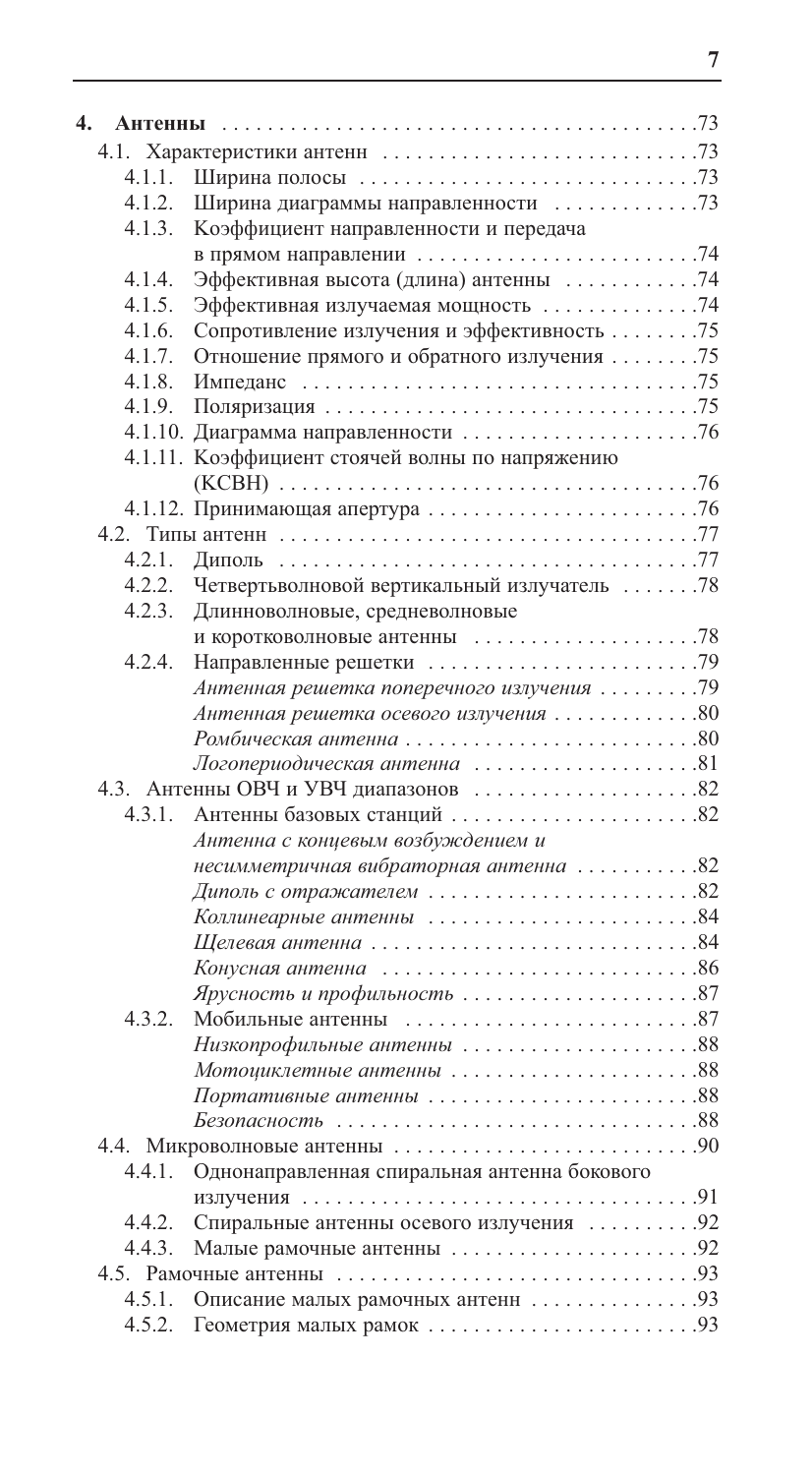|    | 4.5.3. | Диаграмма направленности малой рамочной                                                |
|----|--------|----------------------------------------------------------------------------------------|
|    |        |                                                                                        |
|    | 4.5.4. | Напряжение сигнала $(V_0)$ , развиваемое рамкой 96                                     |
|    | 4.5.5. |                                                                                        |
|    | 4.5.6. |                                                                                        |
| 5. |        |                                                                                        |
|    |        | 5.1. Последовательные и параллельные                                                   |
|    |        |                                                                                        |
|    |        |                                                                                        |
|    | 5.1.2. |                                                                                        |
|    |        |                                                                                        |
|    |        |                                                                                        |
|    |        | 5.3. Связанные (полосовые) резонансные цепи 101                                        |
|    |        |                                                                                        |
|    |        | 5.3.2. Характеристики связанных цепей 103                                              |
| 6. |        |                                                                                        |
|    |        |                                                                                        |
|    |        | 6.2. Перестраиваемые генераторы $\ldots \ldots \ldots \ldots \ldots \ldots \ldots 105$ |
|    |        | 6.3. Кварцевые кристаллические генераторы 107                                          |
|    |        | 6.3.1. Электрические схемы кврцевых генераторов 107                                    |
|    |        |                                                                                        |
|    |        |                                                                                        |
|    |        | 6.4.1. Генераторы, управляемые напряжением 109                                         |
|    | 6.4.2. | Системы фазовой автоматической подстройки                                              |
|    |        | частоты (ФАПЧ системы) 110                                                             |
|    | 6.4.3. | Предварительное пересчетное устройство 112                                             |
|    |        | 6.4.4. Прямой цифровой синтез 113                                                      |
|    |        | 6.5. Цезиевые и рубидиевые эталоны частот 113                                          |
|    |        |                                                                                        |
| 7. |        | Пьезоэлектрические приборы 115                                                         |
|    |        | 7.1. Пьезоэлектрический эффект 115                                                     |
|    |        | 7.1.1. Строение кристалла кварца 116                                                   |
|    | 7.1.2. | Эквивалентная схема кварцевого кристалла 116                                           |
|    |        | 7.2. Характеристики кварцевого кристалла 117                                           |
|    |        | 7.2.1. Резонансная частота 117                                                         |
|    | 7.2.2. | Частотная стабильность 118                                                             |
|    |        | Температурный коэффициент 118                                                          |
|    |        |                                                                                        |
|    | 7.2.3. | Емкость нагрузки и затягивание частоты 119                                             |
|    | 7.2.4. | Активность, эквивалентное последовательное                                             |
|    |        |                                                                                        |
|    | 7.2.5. |                                                                                        |
|    | 7.2.6. |                                                                                        |
|    |        | 7.3. Технические требования к кварцевым резонаторам 122                                |
|    |        |                                                                                        |
|    | 7.4.1. | Характеристика полосы пропускания 123                                                  |
|    | 7.4.2. | Характеристика полосы заграждения 124                                                  |
|    |        |                                                                                        |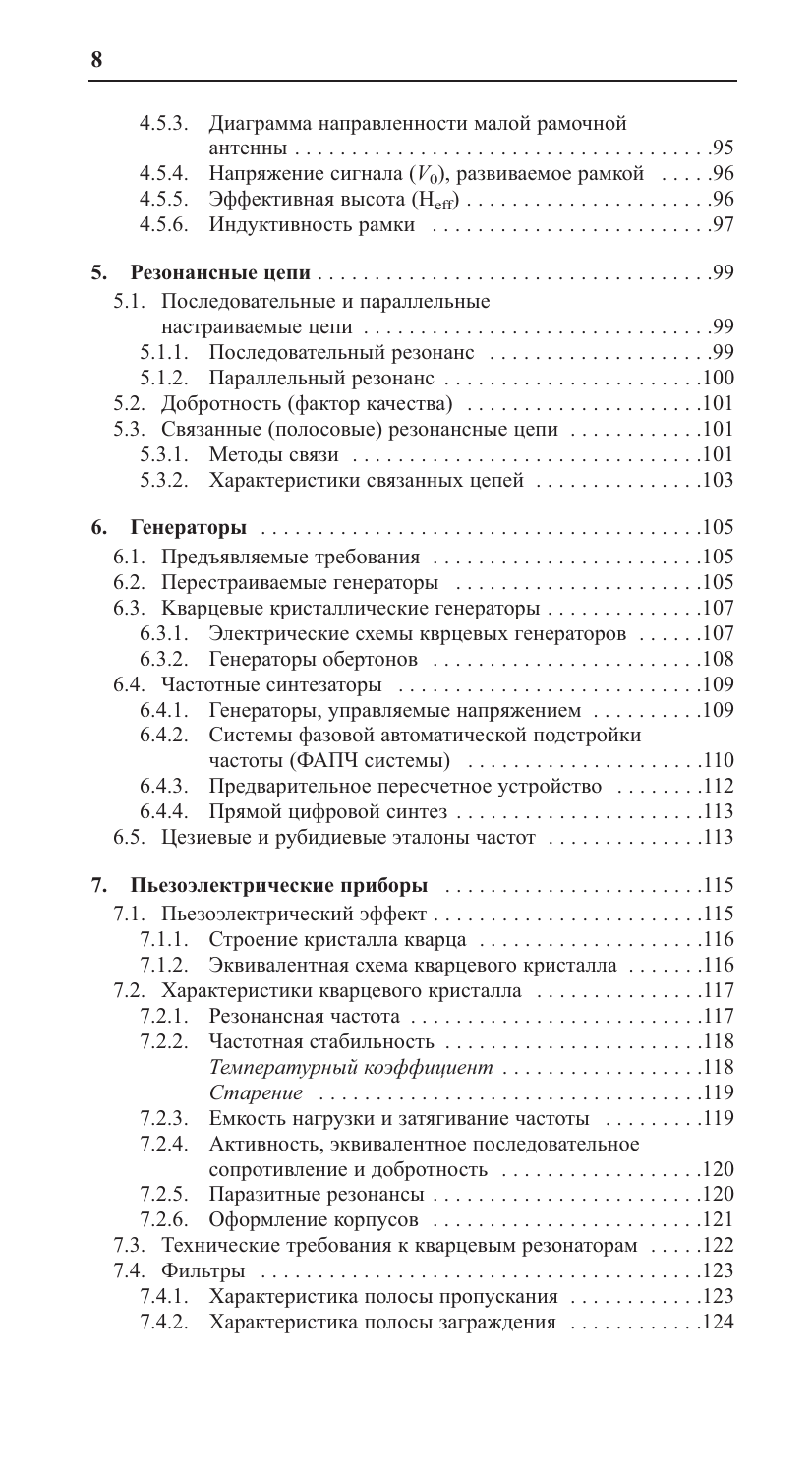|    | 7.4.3. | Характеристика временной области 124             |  |
|----|--------|--------------------------------------------------|--|
|    | 7.4.4. | Внутреннее сопротивление источника               |  |
|    |        | и нагрузочный импеданс 125                       |  |
|    | 7.4.5. |                                                  |  |
|    |        |                                                  |  |
| 8. |        | Модуляция и требования к ширине полосы 127       |  |
|    |        | 8.1. Ширина полосы сигнала 127                   |  |
|    |        | 8.1.1. Аналоговые сигналы 127                    |  |
|    | 8.1.2. |                                                  |  |
|    | 8.1.3. | Пропускная способность канала                    |  |
|    |        | (теорема Хартли-Шеннона) 129                     |  |
|    |        |                                                  |  |
|    |        |                                                  |  |
|    | 8.3.1. | Амплитудная модуляция (AM) 130                   |  |
|    |        |                                                  |  |
|    |        | Распределение мощностей в АМ волне 131           |  |
|    | 8.3.2. | Подавленная несущая с двойной боковой полосой    |  |
|    |        |                                                  |  |
|    |        | Подавленная несущая с одной боковой полосой      |  |
|    | 8.3.3. |                                                  |  |
|    |        |                                                  |  |
|    | 8.3.4. | Частотная модуляция (ЧМ) 134                     |  |
|    | 8.3.5. |                                                  |  |
|    | 8.3.6. | Предыскажения и их коррекция 138                 |  |
|    | 8.3.7. | Достоинства и недостатки амплитудной             |  |
|    |        | и частотной модуляций 138                        |  |
|    |        |                                                  |  |
|    | 8.4.1. |                                                  |  |
|    |        |                                                  |  |
|    |        | Манчестерское кодирование 139                    |  |
|    |        |                                                  |  |
|    | 8.4.2. | Манипуляция включение/выключение                 |  |
|    |        | и амплитудная манипуляция 140                    |  |
|    |        | Манипуляция включение/выключение 140             |  |
|    |        | Бинарная амплитудная манипуляция (АМн) 140       |  |
|    | 8.4.3. | Частотные манипуляции (ЧМн) 140                  |  |
|    |        | Передача цифровой информации                     |  |
|    |        |                                                  |  |
|    |        | Гауссовская минимальная фазовая манипуляция      |  |
|    |        |                                                  |  |
|    | 8.4.4. | Быстрая частотная манипуляция (БЧМн) 141         |  |
|    | 8.4.5. |                                                  |  |
|    |        | 8.5. Передача сигнала с расширенным спектром 144 |  |
|    |        |                                                  |  |
|    | 9.     |                                                  |  |
|    | 9.1.   | Международное и региональное распределение       |  |
|    |        |                                                  |  |
|    |        | 9.2. Национальное распределение 148              |  |
|    |        | 9.3. Обозначение радиоизлучения 149              |  |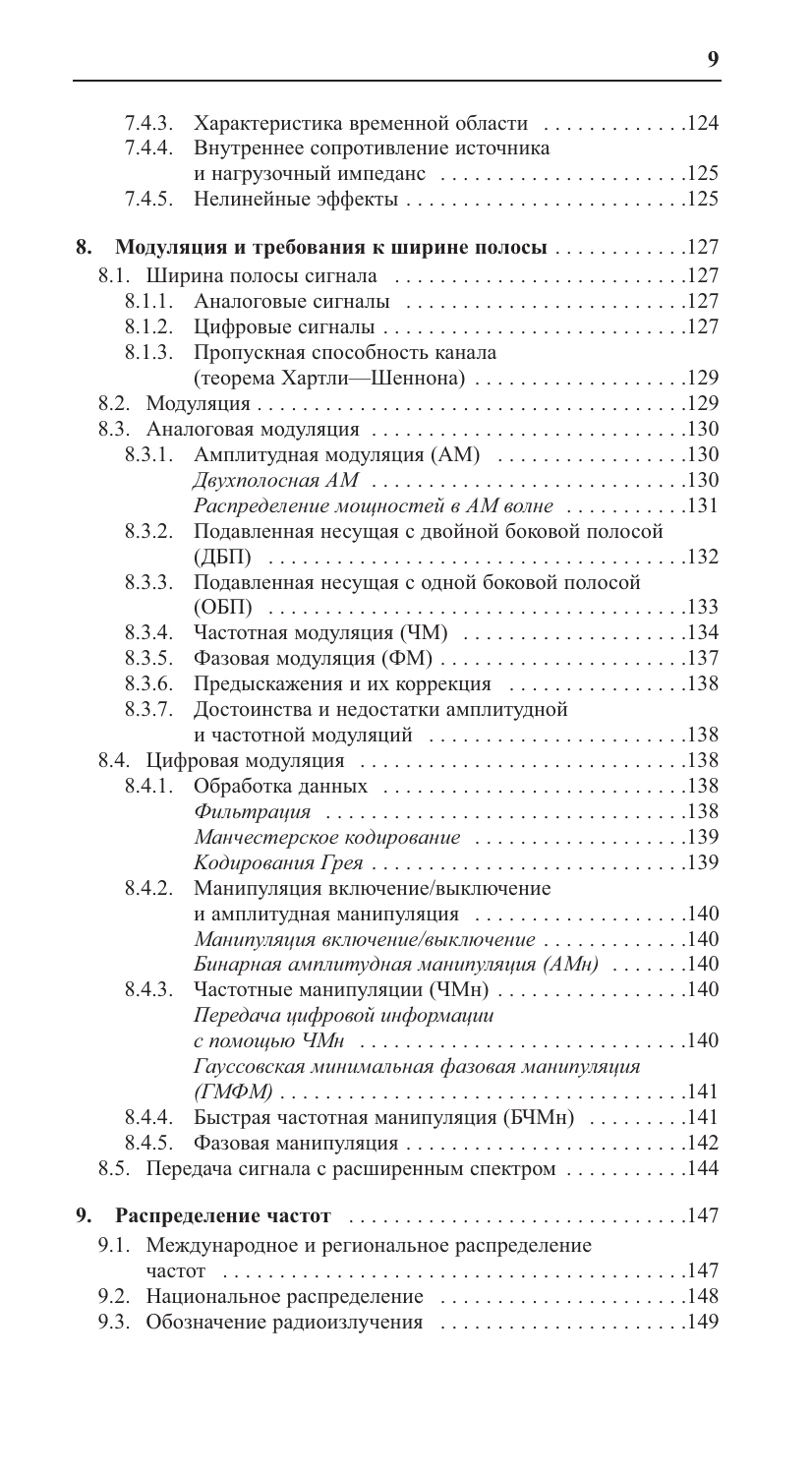| 9.4. Обозначение ширины полосы и частоты 150                                             |  |
|------------------------------------------------------------------------------------------|--|
| 9.5. Общее распределение частот 150                                                      |  |
| Классификация радиостанций 154<br>9.6.                                                   |  |
| 9.7. Радиочастотные диапазоны 156                                                        |  |
|                                                                                          |  |
|                                                                                          |  |
|                                                                                          |  |
| 10.1.1. Функции передатчиков157                                                          |  |
| 10.1.2. Передатчики с амплитудной модуляцией 157                                         |  |
| 10.1.3. Передатчики с угловой модуляцией 158                                             |  |
| 10.1.4. Спецификации передатчиков 160                                                    |  |
|                                                                                          |  |
| 10.2.1. Функции приемника 161                                                            |  |
| 10.2.2. Типы приемников 161                                                              |  |
|                                                                                          |  |
| Отношение сигнал/шум (С/Ш или СШ) 164                                                    |  |
| Фактор шума, коэффициент шума и шумовая                                                  |  |
|                                                                                          |  |
| Шум в каскадных усилителях 166                                                           |  |
| 10.2.4. Отношение сигнал/шум и ширина полосы 167                                         |  |
| 10.2.5. Спецификации приемников 168                                                      |  |
| 10.3. Программируемое оборудование 169                                                   |  |
|                                                                                          |  |
|                                                                                          |  |
| Использование микроволнового диапазона 171<br>11.1.<br>11.2. Распространение сигнала 172 |  |
| Рефракция и коэффициент К 173<br>11.3.                                                   |  |
| Зоны Френеля, отражение и замирание сигнала 174<br>11.4.                                 |  |
| 11.5.<br>Критерии качества для аналоговых                                                |  |
|                                                                                          |  |
| 11.6.                                                                                    |  |
| 11.7. Планирование линии 177                                                             |  |
| 11.8. Пример расчета микроволновой линии 177                                             |  |
|                                                                                          |  |
| 12. Конфиденциальная информация и шифрование 179                                         |  |
| 12.1. Принципы шифрования 179                                                            |  |
| 12.2.                                                                                    |  |
|                                                                                          |  |
|                                                                                          |  |
|                                                                                          |  |
| Самосинхронное шифрование 183                                                            |  |
| 12.4. Многостанционный доступ в системах с кодовым                                       |  |
| разделением каналов или шумоподобные сигналы                                             |  |
|                                                                                          |  |
| 12.5. Классификация секретности 184                                                      |  |
|                                                                                          |  |
| 12.5.2. Сроки действия шифра185                                                          |  |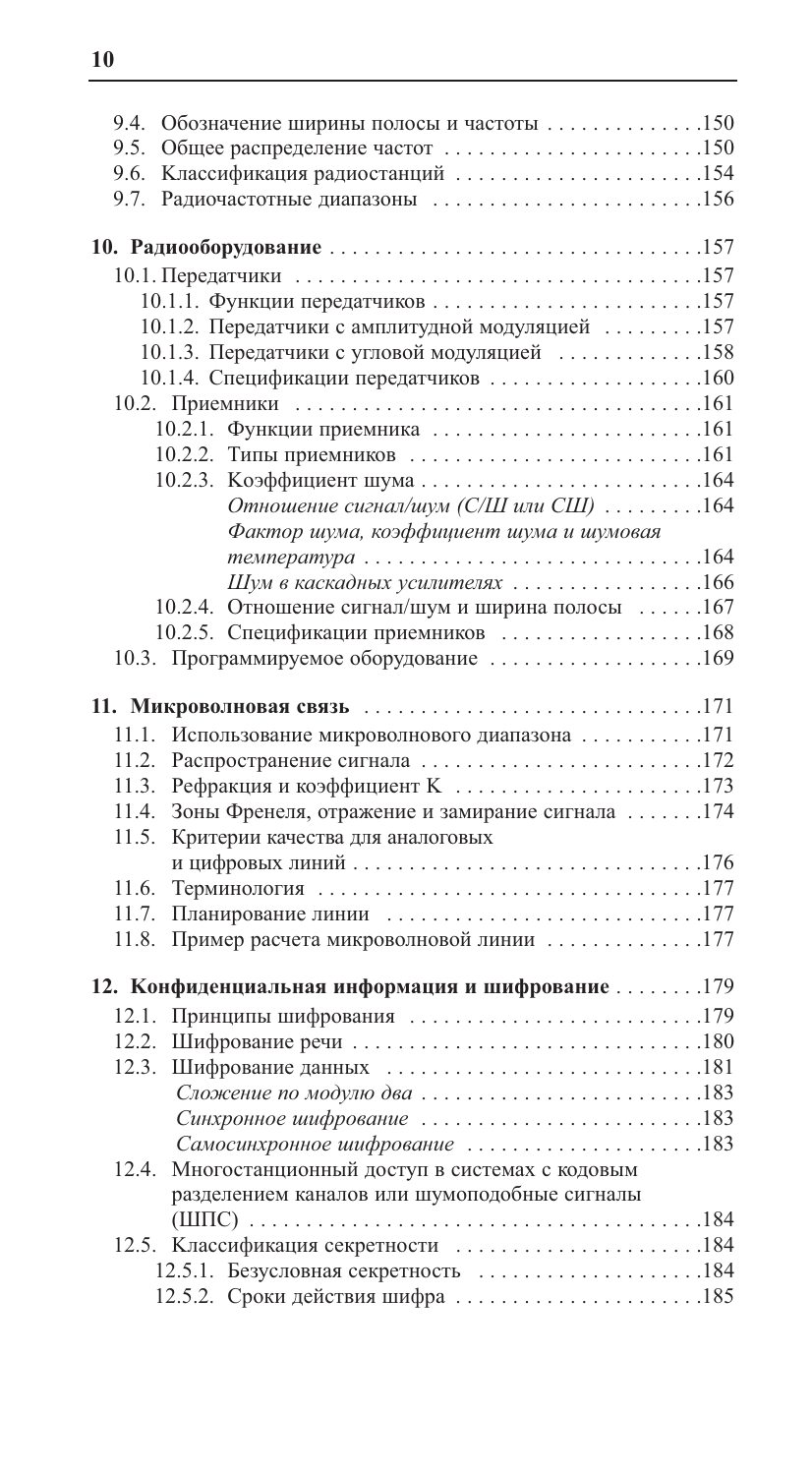|       | 13.2. Временное уплотнение (ТDM) 187                         |  |
|-------|--------------------------------------------------------------|--|
|       | 13.3. Многостанционный доступ в системах с кодовой           |  |
|       |                                                              |  |
|       |                                                              |  |
|       | 190. Представление сигнала в цифровой форме и его синтез 190 |  |
|       | 14.1. Амплитудно-импульсная модуляция (АИМ) 190              |  |
|       | 14.2. Импульсно-кодовая модуляция (ИКМ) 191                  |  |
|       |                                                              |  |
|       |                                                              |  |
|       | 15. ОВЧ и УВЧ мобильная радиосвязь 194                       |  |
| 15.1. | Типы мобильной связи и рабочие процедуры 194                 |  |
|       | Одночастотная симплексная связь 194                          |  |
|       | Двухчастотная симплексная связь 194                          |  |
|       | Дуплексная и полудуплексная связь 196                        |  |
|       | Открытый канал — «информация для всех» 196                   |  |
|       |                                                              |  |
|       | Автоподтверждение приема196                                  |  |
|       | Обновление состояния 197                                     |  |
|       |                                                              |  |
|       | 15.2. Управление базовыми станциями 197                      |  |
|       | 15.3. Работа типичной базовой станции 197                    |  |
|       |                                                              |  |
|       | Мажоритарный выбор приемника 199                             |  |
|       | Ручной отбор передатчика 200                                 |  |
|       | Автоматический отбор передатчика 201                         |  |
|       | Одновременная передача 201                                   |  |
|       |                                                              |  |
|       |                                                              |  |
|       | 16.1. Инфразвуковая сигнализация 205                         |  |
|       | 16.2. Внутриполосная тональная сигнализация 206              |  |
|       | 16.2.1. Многочастотная система с двойным тоном               |  |
|       |                                                              |  |
|       | 16.2.2. Сигнализация пятью тональными импульсами 207         |  |
| 16.3. | Цифровая сигнализация 208                                    |  |
|       | Быстрая частотная манипуляция (БЧМн) 208                     |  |
|       | Цифровая схема бесшумовой настройки 208                      |  |
|       | 16.4. Стандартные PSTN тональные сигналы 209                 |  |
|       | 17. Занятость канала, качество обслуживания                  |  |
|       |                                                              |  |
|       | 17.1. Занятость канала и качество обслуживания 210           |  |
|       |                                                              |  |
|       |                                                              |  |
|       | 17.4. Стандарт МРТ 1327 на системы транкинговой              |  |
|       |                                                              |  |
|       |                                                              |  |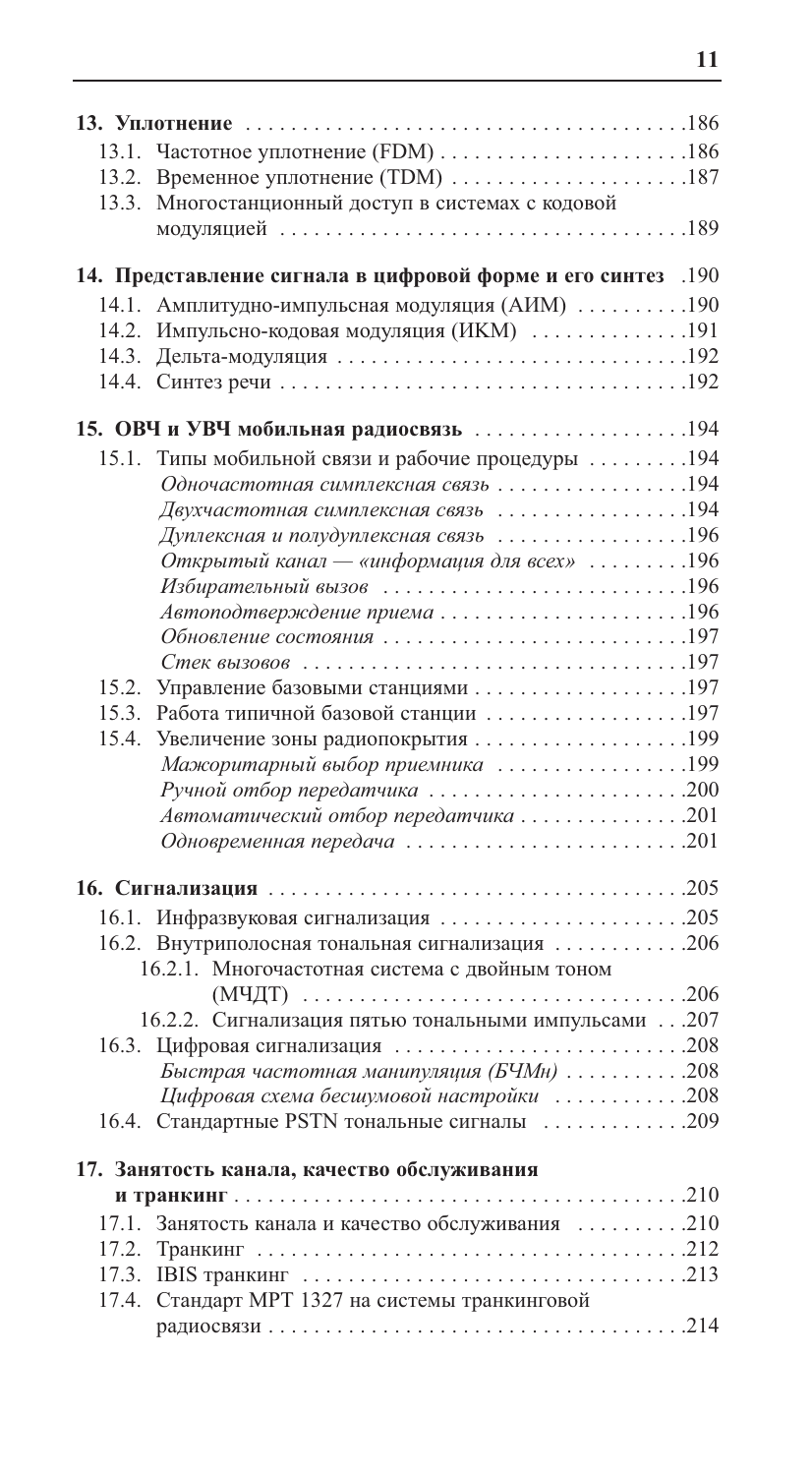| 18.2. Беспроводные телефоны 217                           |  |
|-----------------------------------------------------------|--|
|                                                           |  |
|                                                           |  |
| 18.2.3. Европейская система беспроводной цифровой         |  |
|                                                           |  |
| 18.3. Транкинговая радиосвязь 218                         |  |
| 18.3.1. Транкинговая радиосвязь в полосе III 218          |  |
| 18.3.2. Трансевропейская транкинговая радиосвязь          |  |
|                                                           |  |
| 18.3.3. Цифровая радиосвязь ограниченного радиуса         |  |
| действия (DSRR) 219                                       |  |
| 18.4. Сети аналоговых сотовых радиотелефонов 220          |  |
| 18.5. Глобальная мобильная система (GSM) 221              |  |
| 18.6. Сеть персональной связи (PCN) 222                   |  |
| 18.7. Частные системы подвижной связи (PMR) 222           |  |
| 18.8. Британская служба персональной радиосвязи 222       |  |
|                                                           |  |
| 19. Менеджмент базовых станций 224                        |  |
| 19.1. Назначение базовых станций 224                      |  |
| 19.2. Арендовать или иметь в собственности? 224           |  |
|                                                           |  |
| 19.4. Антенные мачты с растяжками и без растяжек 226      |  |
| 19.5. Установка электронного оборудования 227             |  |
| 19.6. Заземление и защита от ударов молнии 228            |  |
|                                                           |  |
|                                                           |  |
| 19.7.2. Практические аспекты установки антенн  230        |  |
|                                                           |  |
| 19.7.4. Проверка антенн и обнаружение                     |  |
|                                                           |  |
|                                                           |  |
|                                                           |  |
|                                                           |  |
| 19.8.3. Контроль за интермодуляцией 233                   |  |
| 19.9. Антенны со многими разветвителями 236               |  |
|                                                           |  |
| 19.11. Инспекция и сертификация 239                       |  |
|                                                           |  |
|                                                           |  |
| 20.1. Точность, разрешение и стабильность 240             |  |
| 20.2. Приборы звуковых частот 241                         |  |
| 20.2.1. Измерители мощности выходного сигнала 241         |  |
| 20.2.2. Измерители коэффициента нелинейных                |  |
| искажений и измерители Sinad 242                          |  |
| 20.2.3. Генераторы сигналов звуковых частот 243           |  |
| 20.3. Измерительные приборы радиочастотного диапазона 244 |  |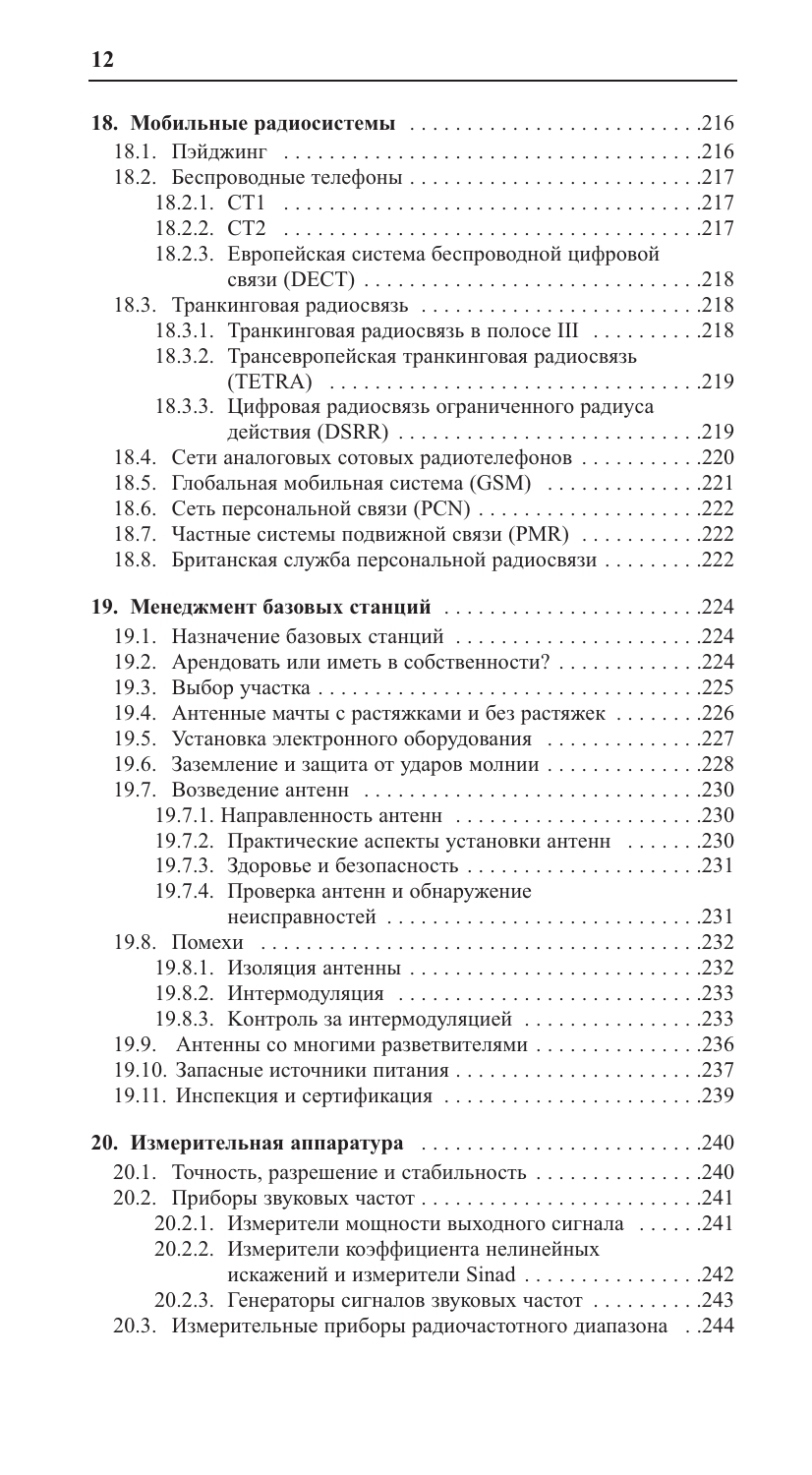|       | 20.3.1. Измерители мощности 244                                                        |  |
|-------|----------------------------------------------------------------------------------------|--|
|       |                                                                                        |  |
|       | 20.3.3. Измерители частоты (частотомеры) 248                                           |  |
|       | 20.3.4. Измерители модуляции 249                                                       |  |
|       | 20.3.5. Спектральные анализаторы 250                                                   |  |
|       |                                                                                        |  |
|       |                                                                                        |  |
|       |                                                                                        |  |
|       | 21.1. Характеристики элементов 254                                                     |  |
|       |                                                                                        |  |
|       | 21.1.2. Внутреннее сопротивление 255                                                   |  |
|       | 21.1.3. Плотность энергии 255                                                          |  |
|       | 21.1.4. Условия перезарядки 256                                                        |  |
|       | 21.2. Батареи первичных элементов 256                                                  |  |
|       |                                                                                        |  |
|       | 21.3.1. Свинцово-кислотные батареи 260                                                 |  |
|       | 21.3.2. Никель-кадмиевые (NiCad) батареи 261                                           |  |
|       |                                                                                        |  |
|       |                                                                                        |  |
|       |                                                                                        |  |
|       | 22.1.1. Геостационарные орбиты 265                                                     |  |
|       | 22.1.2. Эллиптические орбиты 266                                                       |  |
|       | 22.2. Спутниковые линии связи 268                                                      |  |
|       | 22.3. Предлагаемые форматы спутникового телевидения  . 273                             |  |
|       | 22.4. Глобальная навигационная спутниковая система (GPS) .274                          |  |
|       |                                                                                        |  |
|       |                                                                                        |  |
| 23.1. |                                                                                        |  |
|       | Разъемы для звуковой аппаратуры 275                                                    |  |
|       | Разъемы для видеомагнитофонов, телеаппаратуры,                                         |  |
|       | теле-и видеокамер $\ldots \ldots \ldots \ldots \ldots \ldots \ldots \ldots \ldots 276$ |  |
|       | Разъем SCART (стандарт BS 6552) 278                                                    |  |
| 23.2. | Коаксиальные разъемы и способы их присоединения                                        |  |
|       |                                                                                        |  |
|       |                                                                                        |  |
|       | Набор инструментов 280                                                                 |  |
|       | Инструкции по присоединению разъемов 281                                               |  |
| 23.3. |                                                                                        |  |
|       | Обмен данными при помощи модемов 287                                                   |  |
|       | Номера выводов разъема модема 289                                                      |  |
|       | Автоматический вызов 289                                                               |  |
|       |                                                                                        |  |
|       |                                                                                        |  |
|       | Сравнение стандартов RS 232, RS 449 и V 24 292                                         |  |
|       |                                                                                        |  |
|       | 24.1. Стандартные частоты и станции вещания 295                                        |  |
|       | 24.2. Стандартные частотные форматы 296                                                |  |
|       |                                                                                        |  |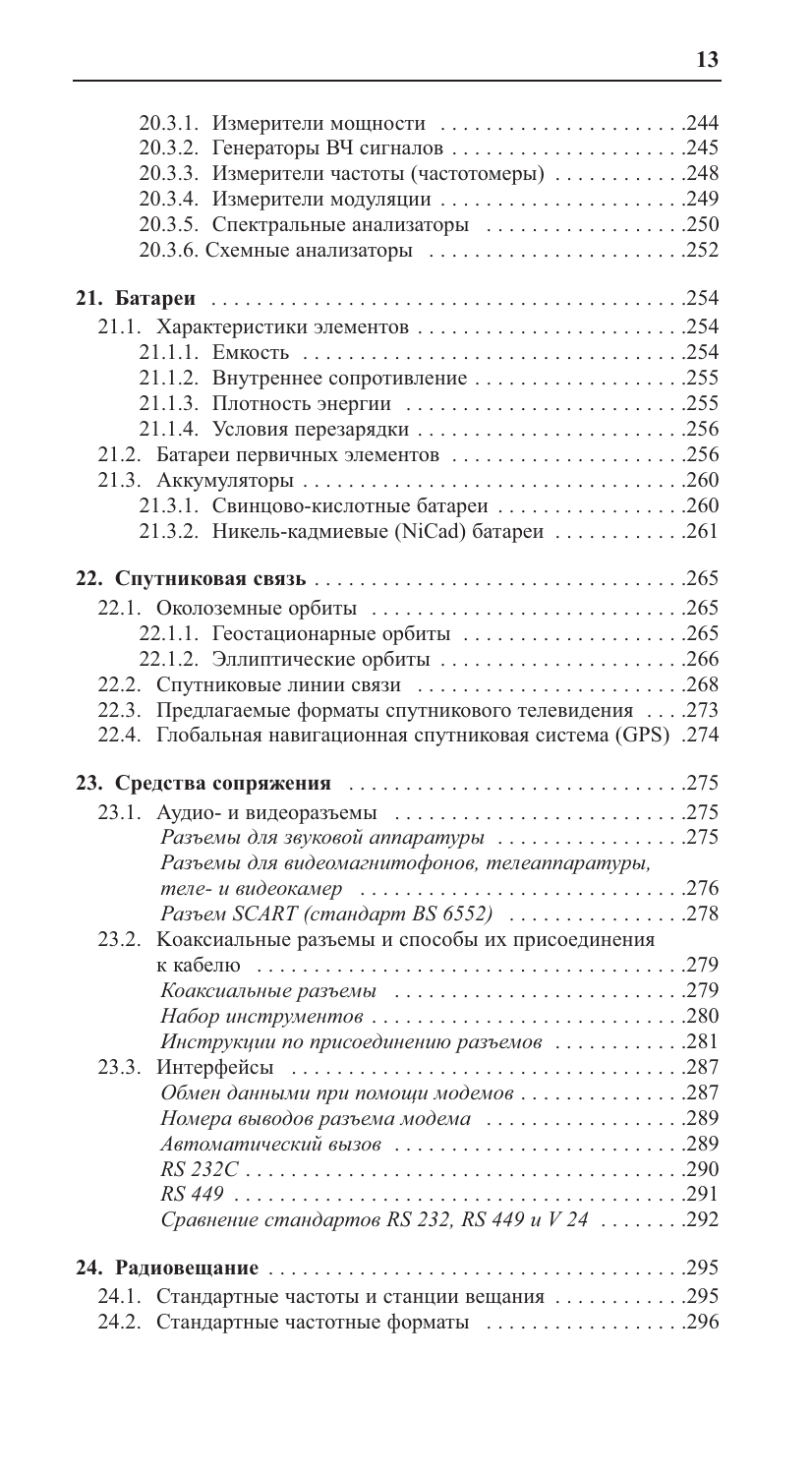| 298. Теле- и радиовещательные диапазоны Великобритании.          |  |
|------------------------------------------------------------------|--|
| 24.4. Характеристики наземных УВЧ телевизионных систем .298      |  |
| 24.4.1. Всемирные системы вещания 298                            |  |
| 24.4.2. Европейские системы вещания 298                          |  |
| 24.4.3. Спецификация 625-строчной телевизионной                  |  |
| системы Великобритании 299                                       |  |
| 24.4.4. Схема полевого гашения 625-строчной                      |  |
| ТV системы Великобритании 300                                    |  |
| 24.5. Телевизионные каналы наземных станций $\dots\dots\dots301$ |  |
| 24.6. Размеры наземных телевизионных антенн 303                  |  |
| 24.7. Классификация АМ радиовещательных станций                  |  |
|                                                                  |  |
|                                                                  |  |
| 24.7.2. Станция класса В 304                                     |  |
| 24.7.3. Станция класса С 304                                     |  |
| 24.7.4. Станция класса D 304                                     |  |
| 24.8. Частоты ЧМ вещания и номера каналов (США) 305              |  |
| 24.9. Разделение телевизионных каналов (США) 306                 |  |
| 24.10. Вычисление ортодромического пеленга 306                   |  |
| 24.10.1. Широта и долгота 307                                    |  |
|                                                                  |  |
| 24.11. Частотная ситуация телевизионного вещания                 |  |
|                                                                  |  |
|                                                                  |  |
|                                                                  |  |
| 25.1. Англоязычные аббревиатуры 316                              |  |
| 25.1.1. Международные и национальные организации,                |  |
|                                                                  |  |
| 25.1.2. Стандарты, системы связи 318                             |  |
| 25.1.3. Термины, используемые в радиотехнике 319                 |  |
| 25.2. Русскоязычные аббревиатуры 326                             |  |
| 25.2.1. Международные и национальные организации,                |  |
| комитеты и ассоциации связи 326                                  |  |
| 25.2.2. Стандарты, системы связи 327                             |  |
| 25.2.3. Термины, используемые в радиотехнике 327                 |  |
| 25.3. Символы величин, используемых в радиотехнике  330          |  |
| 25.4. Символьные обозначения параметров транзисторов 331         |  |
| 25.4.1. Обозначения параметров биполярных                        |  |
|                                                                  |  |
| 25.4.2. Обозначения параметров транзисторов с одним              |  |
|                                                                  |  |
| 25.4.3. Обозначения параметров полевых транзисторов. .334        |  |
| 25.5.<br>Символьные обозначения, применяемые                     |  |
| в электро- и радиотехнике 336                                    |  |
| Символьные обозначения, применяемые в радиосвязи .344<br>25.6.   |  |
| 25.7.<br>Символьные обозначения логических элементов 346         |  |
| Символьные обозначения типов модуляции 348<br>25.8.              |  |
| Символьные обозначения блоков электронных схем 348<br>25.9.      |  |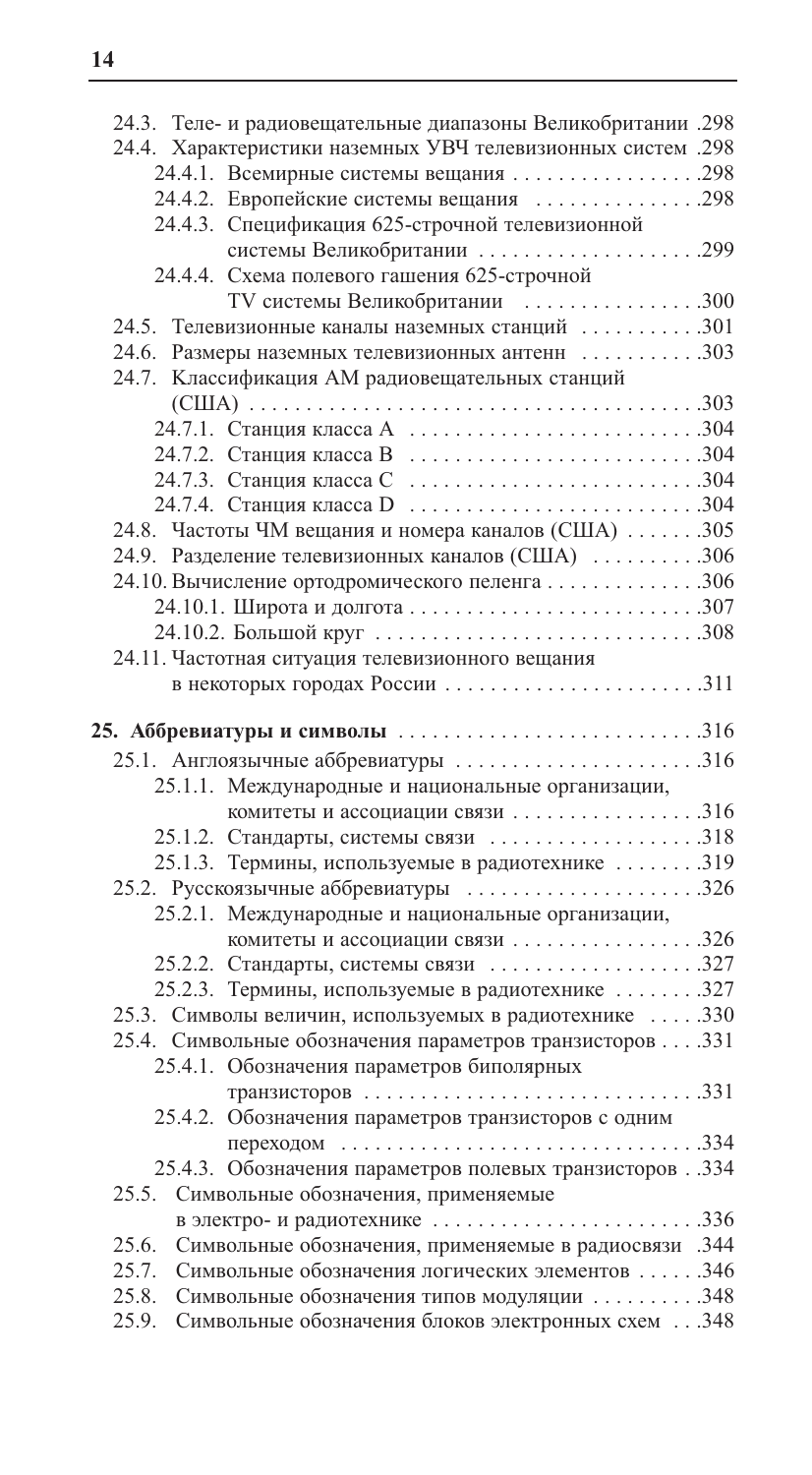| 25.10. Символьные обозначения элементов частотного                  |  |
|---------------------------------------------------------------------|--|
|                                                                     |  |
| 25.11. Символы для маркировок (стандарт BS 6217) 350                |  |
|                                                                     |  |
| 26. Полезная информация для профессионалов                          |  |
|                                                                     |  |
| 26.1. Профессиональная и любительская радиосвязь 359                |  |
| 26.1.1. Международное распределение позывных 359                    |  |
| 26.1.2. Система обозначения микроволнового диапазона .362           |  |
| 26.1.3. Выделенные диапазоны частот                                 |  |
| для радиоастрономии Post WARC-79 362                                |  |
| 26.1.4. Оценка качества сигналов 363                                |  |
| Общая оценка качества телефонной связи 363                          |  |
| Оценка качества сигнала по системе SINPFEMO 363                     |  |
| Оценка качества сигнала по систем SINPO 364                         |  |
| Оценка качества сигнала по системе SIO  364                         |  |
| Профессиональные и радиолюбительские коды<br>26.1.5.                |  |
| и аббревиатуры 364                                                  |  |
| Международный код Морзе (азбука Морзе) 364                          |  |
| Международный « $Q$ »-код366                                        |  |
| Код QSA (ответ на запрос о силе сигнала) 368                        |  |
| Код QRK (ответ на запрос о разборчивости                            |  |
|                                                                     |  |
|                                                                     |  |
| Смешанные международные аббревиатуры 369                            |  |
| Аббревиатуры радиолюбителей 369                                     |  |
| 26.1.6. Непрофессиональная (любительская)                           |  |
|                                                                     |  |
| Диапазоны частот, выделенные<br>радиолюбителям в Великобритании 370 |  |
|                                                                     |  |
| Длина дипольной антенны                                             |  |
| для радиолюбительских диапазонов 373                                |  |
| Обозначения типов излучения                                         |  |
| в любительской радиосвязи 373<br>26.1.7. Рекомендации МККТТ 374     |  |
| 26.1.8.                                                             |  |
| Степени числа 2 375                                                 |  |
|                                                                     |  |
| Степени числа 16 <sub>10</sub> 376                                  |  |
| 26.2. Вспомогательная информация 377                                |  |
| 26.2.1.                                                             |  |
| Греческий алфавит 377                                               |  |
| Латинский/английский алфавит 377                                    |  |
| Фонетический алфавит 378                                            |  |
|                                                                     |  |
| 26.2.4. Шкалы температур и соотношения между ними 385               |  |
| Таблица соответствия градусов Цельсия                               |  |
| и Фаренгейта 385                                                    |  |
|                                                                     |  |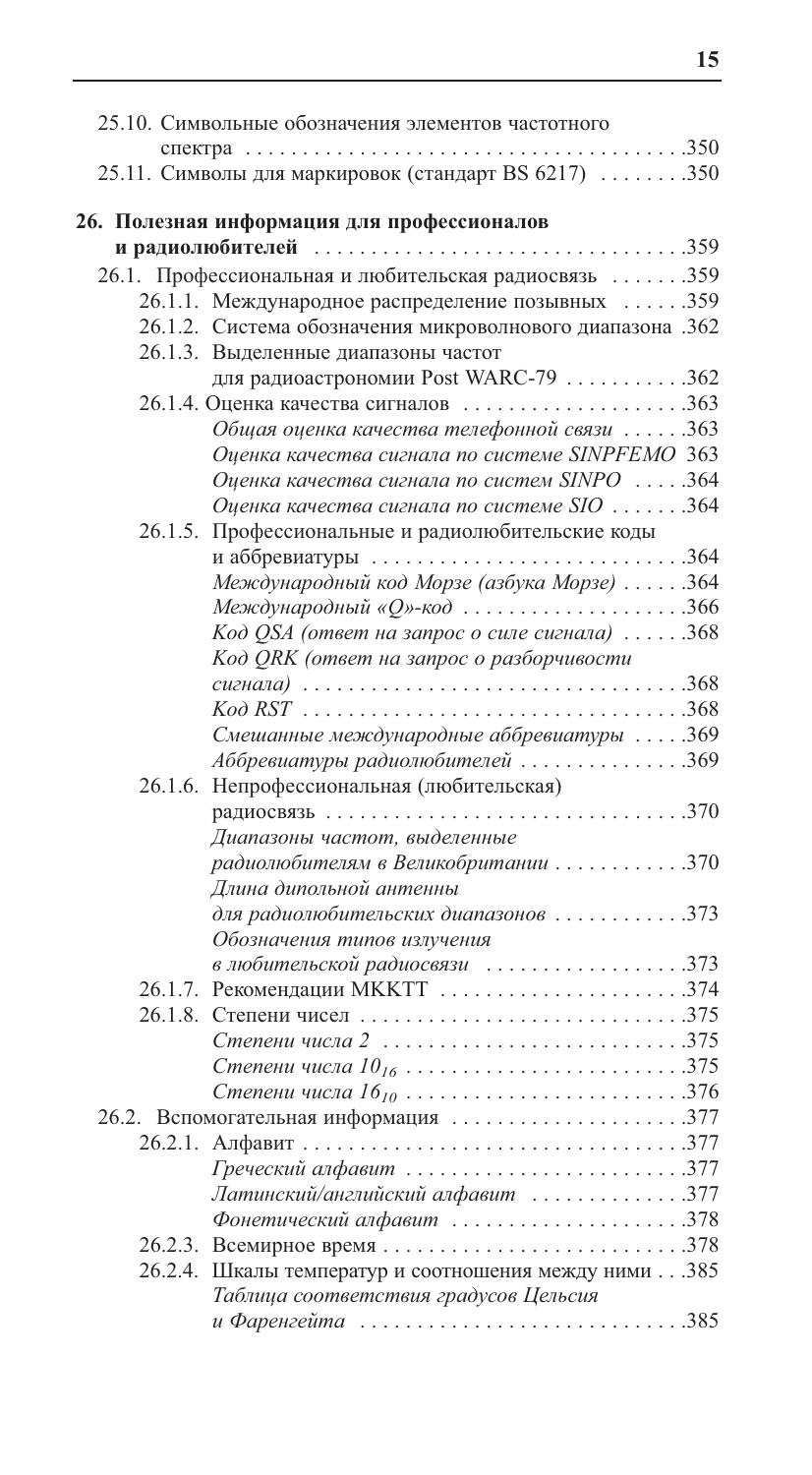| Формулы соответствия градусов Цельсия (°С),                                   |  |
|-------------------------------------------------------------------------------|--|
| Фаренгейта (°F) и Реомюра (°R) 386                                            |  |
| Шкала Кельвина 386                                                            |  |
| 26.2.5. Шкала силы ветра (шкала Бофорта) 386                                  |  |
| 26.2.6. Стандарты на размеры листов бумаги 387                                |  |
| 26.2.7. Границы морских зон 388                                               |  |
|                                                                               |  |
| 26.3.1. Звуки и уровни звука 389                                              |  |
|                                                                               |  |
| 26.3.3. Диапазон слышимых звуковых частот 390                                 |  |
|                                                                               |  |
| 26.3.5. Частоты музыкальных нот $\lceil \Gamma_{\text{II}} \rceil$ 391        |  |
| 26.4. Формулы и таблицы для расчетов радиотехнических                         |  |
|                                                                               |  |
| 26.4.1. Таблица соответствия длин волн и частот 391                           |  |
|                                                                               |  |
|                                                                               |  |
| 26.4.4. Частотная зависимость реактивного                                     |  |
| сопротивления конденсатора 394                                                |  |
| 26.4.5. Частотная зависимость реактивного                                     |  |
| сопротивления катушки индуктивности 394                                       |  |
| 26.4.6. Формулы для расчетов 395                                              |  |
| 26.4.7. Схемы включения транзисторов                                          |  |
| и их характеристики 401                                                       |  |
| 26.4.8. Плавкие предохранители 402                                            |  |
| 26.4.9. Цветовое и цифровое кодирование компонентов 402                       |  |
| Цветовое кодирование резисторов                                               |  |
| и конденсаторов $\ldots \ldots \ldots \ldots \ldots \ldots \ldots \ldots 403$ |  |
| Цветовая маркировка выводов                                                   |  |
| стереофонического звукоснимателя 403                                          |  |
| Буквенное и цифровое кодирование номиналов                                    |  |
| резисторов и конденсаторов (BS 1852) 404                                      |  |
|                                                                               |  |
| 26.5.1. Приставки и множители для образования                                 |  |
| десятичных кратных и дольных единиц 405                                       |  |
| 26.5.2. Преобразование десятичных кратных                                     |  |
| и дольных единиц 405                                                          |  |
| 26.5.3. Преобразование долей дюйма в единицы                                  |  |
| метрической системы 407                                                       |  |
| 26.5.4. Таблица преобразования кодов 408                                      |  |
| 26.5.5. Управляющие символы кода ASCII 414                                    |  |
|                                                                               |  |
| 27. Дополнительная информация 416                                             |  |
| 27.1. Единицы физических величин и соотношения                                |  |
|                                                                               |  |
| 27.1.1. Основные единицы 416                                                  |  |
| 27.1.2. Размерности физических величин 416                                    |  |
| 27.1.3. Определения единиц физических величин 417                             |  |
|                                                                               |  |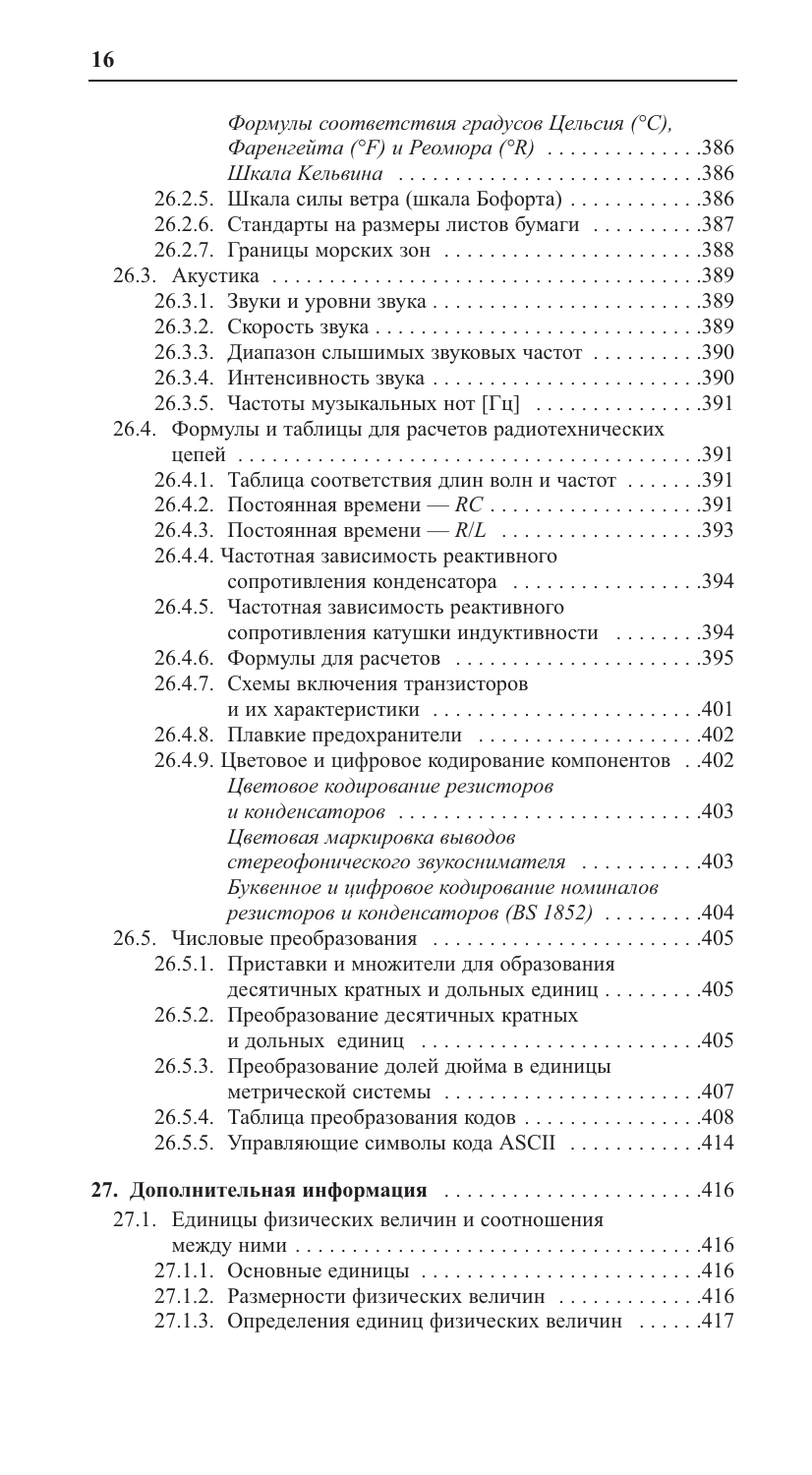| 27.1.4. Соотношения между единицами                                    |  |
|------------------------------------------------------------------------|--|
| электрических величин 419                                              |  |
| 27.1.5. Единицы физических величин и их обозначения .419               |  |
| 27.1.6. Коэффициенты преобразования единиц                             |  |
|                                                                        |  |
| 27.2. Постоянные величины в физике и астрономии 432                    |  |
| 27.2.1. Фундаментальные постоянные 432                                 |  |
| 27.2.2. Элементарные частицы 432                                       |  |
| 27.2.3. Сведения о Земле, Луне и Солнце 433                            |  |
| 27.2.4. Расстояние и время в астрономии 434                            |  |
| 27.3. Свойства металлов и сплавов и параметры                          |  |
|                                                                        |  |
| 27.3.1. Электрические свойства элементов 434                           |  |
| 27.3.2. Удельное сопротивление некоторых металлов                      |  |
|                                                                        |  |
| 27.3.3. Размеры сверл и данные о проводах 442                          |  |
| Стандартные размеры проводов                                           |  |
| и стандартные размеры сверл 442                                        |  |
| Параметры медной витой проволоки                                       |  |
| (стандарт BSI) 445                                                     |  |
| Метрические размеры проводов:                                          |  |
| число витков на 10 мм 448                                              |  |
| Параметры стандартной медной                                           |  |
| проволоки (SWG) $\ldots \ldots \ldots \ldots \ldots \ldots \ldots 448$ |  |
| Сортамент проводов 449                                                 |  |
| Метрические размеры изолированных                                      |  |
| круглых витых проводов 451                                             |  |
| 27.4. Полезные сведения из некоторых областей                          |  |
|                                                                        |  |
| 27.4.1. Законы булевой алгебры 452                                     |  |
| 27.4.2. Формулы статистики 452                                         |  |
| 27.4.3. Дифференциальное и интегральное исчисление452                  |  |
| 27.4.4. Расчет геометрических величин 453                              |  |
| 27.4.5. Соотношения между тригонометрическими                          |  |
|                                                                        |  |
|                                                                        |  |
|                                                                        |  |
|                                                                        |  |
| 28.2. Краткий англо-русский словарь терминов 508                       |  |
|                                                                        |  |
|                                                                        |  |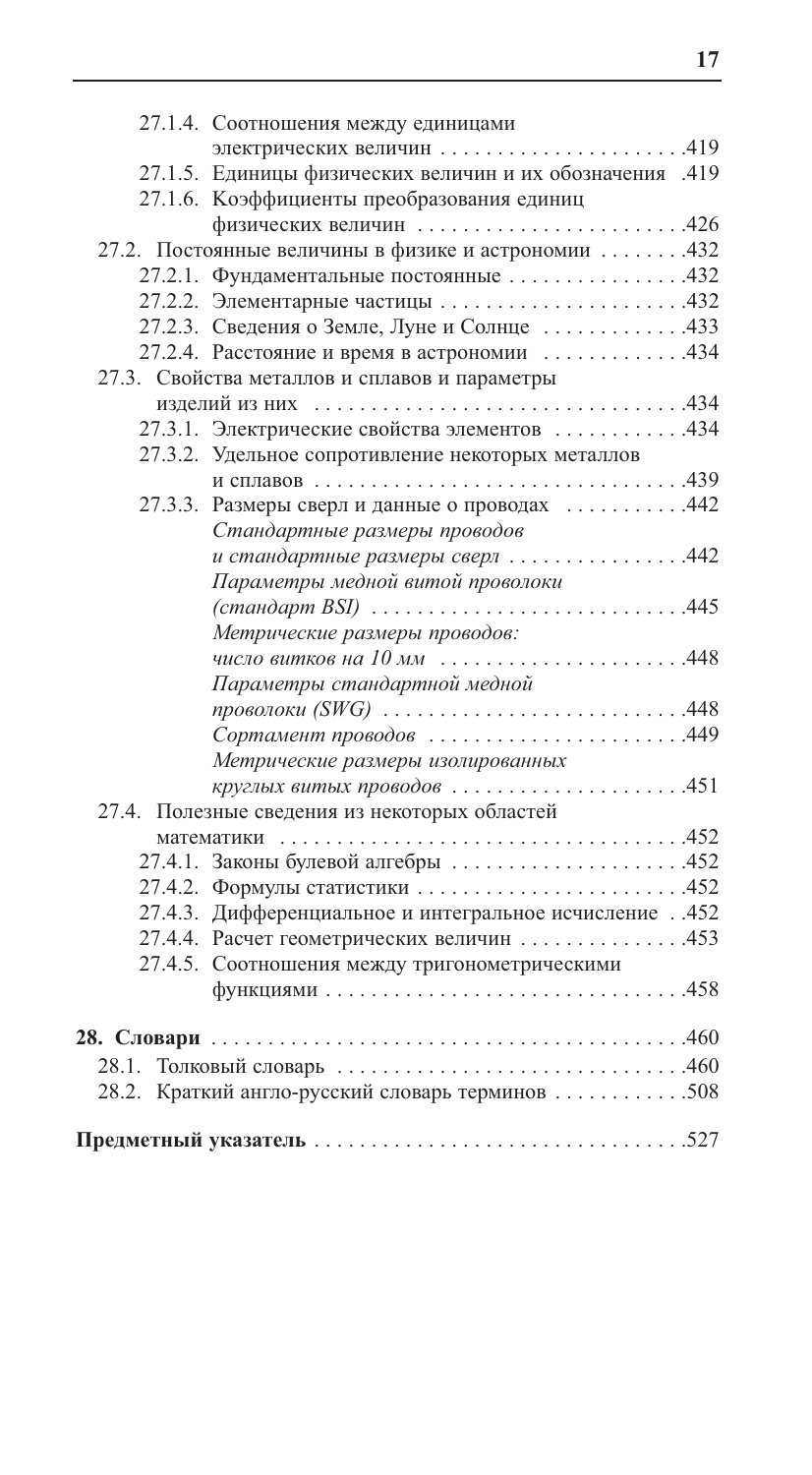# От авторов

Настоящее издание Newnes Radio and RF Engineerys Pocket Book - это что-то необыкновенное. Оно представляет собой подборку информации для инженеров и технологов, которые работают в сфере радиотехники. Оно дополнено новыми сведениями, отражающими меняющиеся интересы этих специалистов, и, как никакое другое издание, воспроизводит видение технологического процесса. Оно просто напичкано информацией!

Вся эта серия довольно интересна с точки зрения разнообразия и качества информации, которую она предлагает, и эта книга не исключение. Она охватывает такие разные темы, как символы, используемые в обозначении схем, и аббревиатуры для транзисторов, и в то же время такие сложные вещи, как спутниковая связь и телевизионные каналы для англоговорящих стран. Это действительно удивительная работа.

Мы надеемся, что вы будете часто обращаться к этой книге и получите такое же удовольствие, какое получили мы в процессе ее подготовки.

> Джон Дэвис Джозеф Дж. Карр

# Благодарность

Выражаю особую благодарность за предложенную помощь следующим организациям: Andrew Ltd, Aspen Electronics Ltd, BBC, British Telecommunications plc, farnell Instruments Ltd, Independent Television Athority, International Quartz Devices Ltd, Jaybeam Ltd, MACOM Greenpar Ltd, Marconi Instruments Ltd, Panorama Antennas Ltd, Radiocommunications Agency, the Radio Authority, Rtt Systems Ltd.

Особую благодарность выражаю своей жене Дороти за то, что она мирилась с моим уединением в процессе подготовки книги.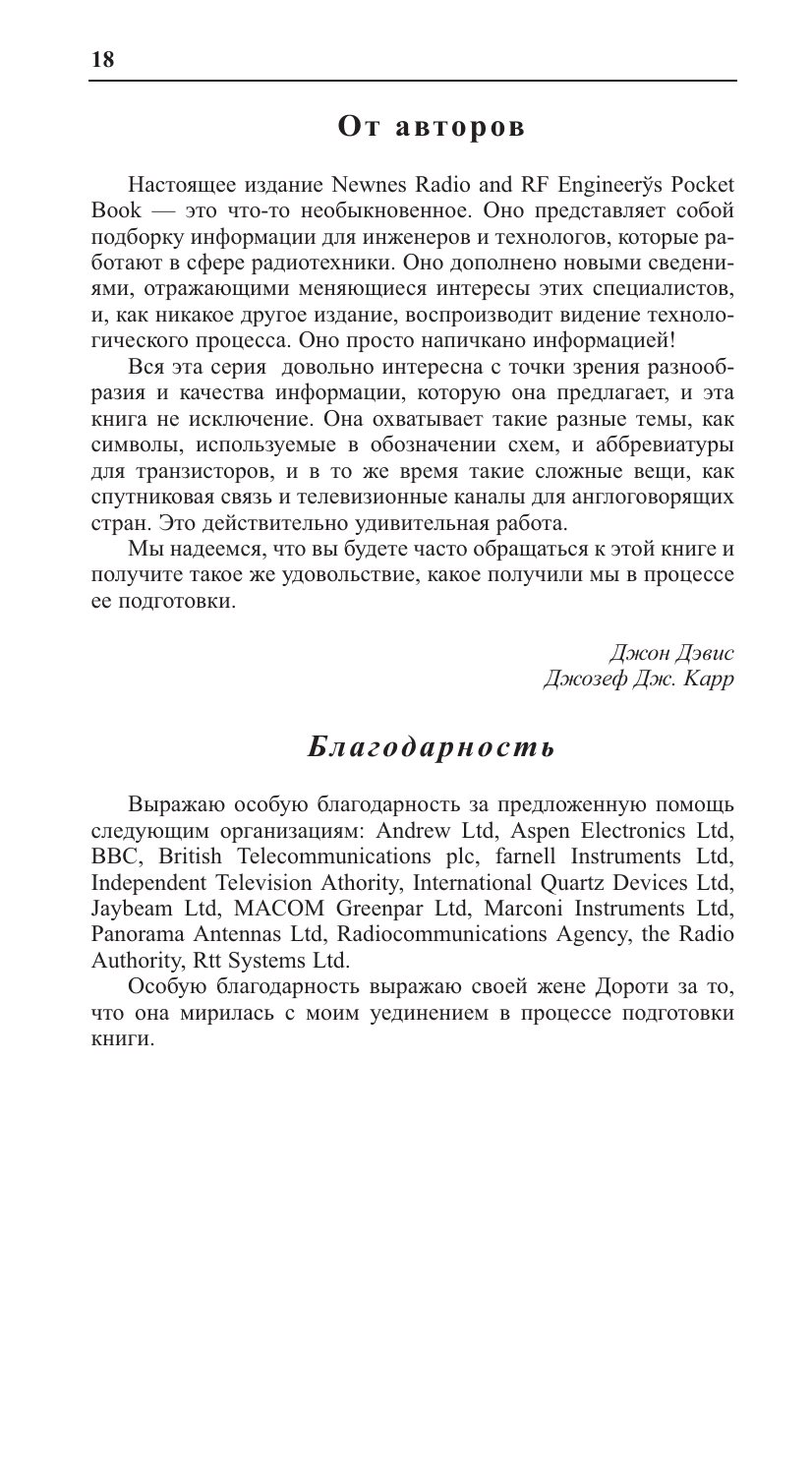# Часть первая

# **Распространение** радиоволн

#### 1.1. ДЛИНА ВОЛНЫ И ЧАСТОТА

Существуют два характерных параметра, которые отличают волновое движение, - длина волны и частота. Длину волны определяют как расстояние между двумя ближайшими точками, находящимися в одинаковом состоянии волны любого типа (например, акустические или электромагнитные волны). Частотой же называют количество повторяющихся циклов волны в единицу времени. На Рис. 1.1 схематично показано распространение волны.



#### Рис. 1.1. Распространение волны

Тип волны и скорость, с которой фронт волны движется через среду, связаны определенным соотношением. Кроме того, скорость распространения определяется средой, в которой движется волна. Так, скорость звуковой волны в воздухе около 340 м/с, а в воде — 1 430 м/с.

Звуковые волны перемещаются медленнее, чем электромагнитные, распространяющиеся в свободном пространстве с одинаковой скоростью (приблизительно  $3.10^8$  м/с).

Радио- и световые волны имеют электромагнитную природу, и для них связь между частотой и длиной волны определяется формулой:

 $\lambda = \frac{3 \cdot 10^8}{f}$  [M], где  $\lambda$  — длина волны, а  $f$  — частота [Гц].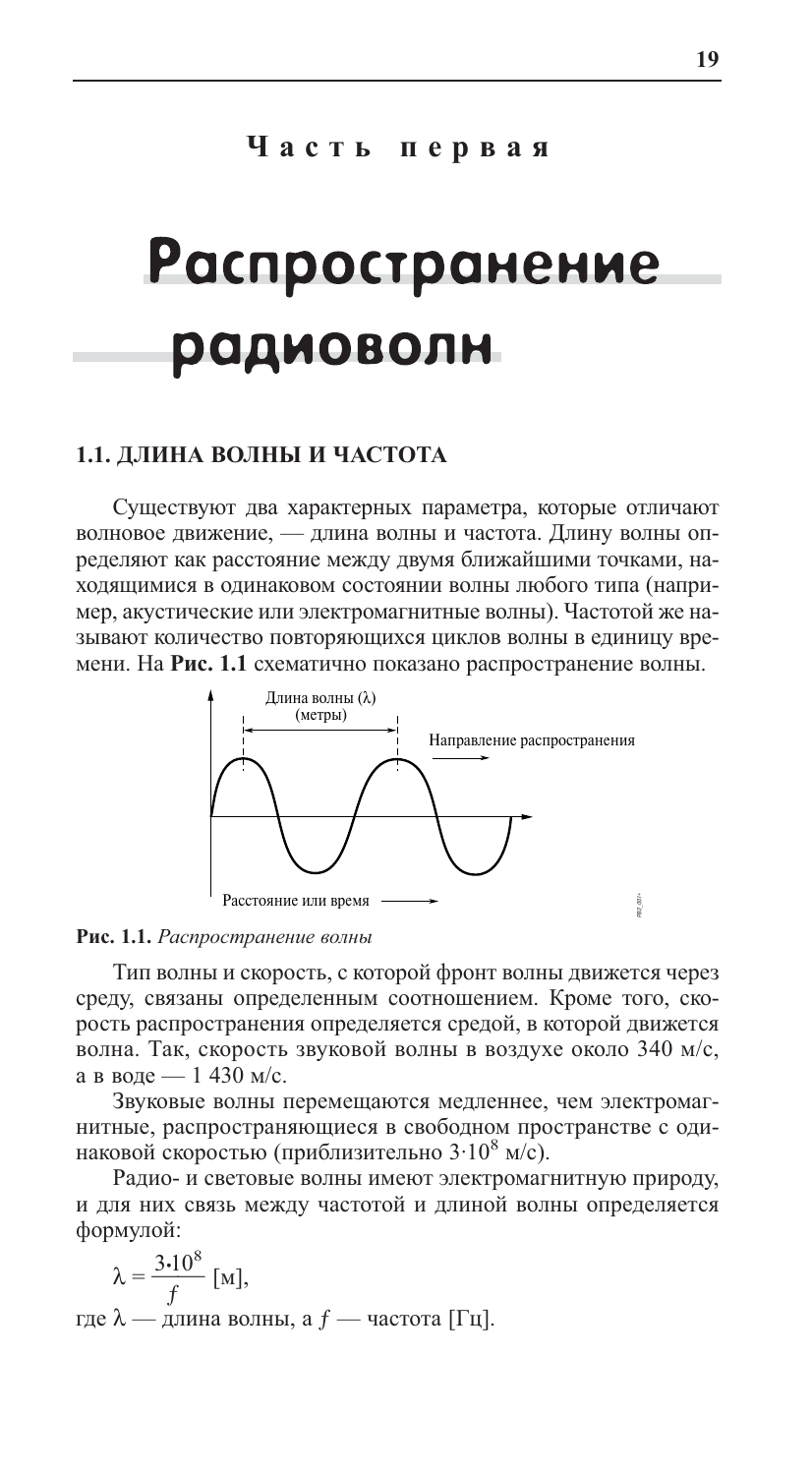## 1.2. РАДИОЧАСТОТНЫЙ СПЕКТР

Электромагнитные волны имеют безграничный диапазон возможных длин волн, образуя электромагнитный спектр. Этот спектр, помимо радиоволн, включает инфракрасное излучение, видимый свет, ультрафиолетовое излучение, рентгеновские лучи и гамма-лучи (Рис. 1.2).



Рис. 1.2. Спектр электромагнитных волн

Для радиосвязи используется диапазон от 10 кГц до 100 ГГц, условно разделенный на несколько полос. В Табл. 1.1 указаны обозначения полос, их использование и виды распространения волн.

| Полоса<br>частот                         | Обозначение                                                                | Использование                                                                                           | Вил<br>распространения                                     |
|------------------------------------------|----------------------------------------------------------------------------|---------------------------------------------------------------------------------------------------------|------------------------------------------------------------|
| 330                                      | Очень низкие часто-<br>$Tbl$ — ОНЧ (VLF <sup>®</sup> )                     | Связь по всему миру и на большие рас-<br>стояния. Навигация. Подводная связь                            | Поверхностная<br>волна                                     |
| 30300<br>кГц                             | Низкие частоты -<br>$HH(LF^*)$                                             | Связь на большие расстояния, станции<br>эталонных частот и времени, длинновол-<br>новое вешание         | Околоземная<br>волна                                       |
| 3003000<br>кГц                           | Средние частоты —<br>СЧ (МҒ*) или средние<br>волны — СВ (MW <sup>*</sup> ) | Средневолновое местное и<br>региональное вещание.<br>Судовая связь                                      | Околоземная волна<br>(днем) Ионосфер-<br>ная волна (ночью) |
| 330<br>МΓц                               | Высокие частоты -<br>ВЧ (НF*) или короткие<br>волны — $KB(SW^*)$           | Связь на большие расстояния и коротко-<br>волновое вещание                                              | Ионосферная<br>волна                                       |
| 30300<br>Мгц                             | Очень высокие часто-                                                       | Связь в пределах прямой видимости. Моби- Пространственная<br>льная связь. Телевизионное и FM вещание    | волна                                                      |
| 3003000<br>$\text{M}\Gamma\text{H}^{**}$ | Ультравысокие часто-<br>$Tbl$ — УВЧ (UHF <sup>*</sup> )                    | Связь в пределах прямой видимости и<br>мобильная связь. Телевизионное веща-<br>ние. Радиорелейные линии | Пространственная<br>волна                                  |
| 330<br>ГГц                               | Сверхвысокие часто-<br>ты — СВЧ (SHF <sup>*</sup> ) или<br>микроволны      | Радиорелейные линии.<br>Локация. Спутниковая связь                                                      | Пространственная<br>волна                                  |
| Выше<br>30 ГГц                           | Крайне высокие час-<br>тоты $-$ КВЧ (ЕНГ <sup>*</sup> )                    | Межспутниковая связь<br>и микросотовая радиотелефонная связь                                            | Пространственная<br>волна                                  |

Табл. 1.1. Использование радиочастот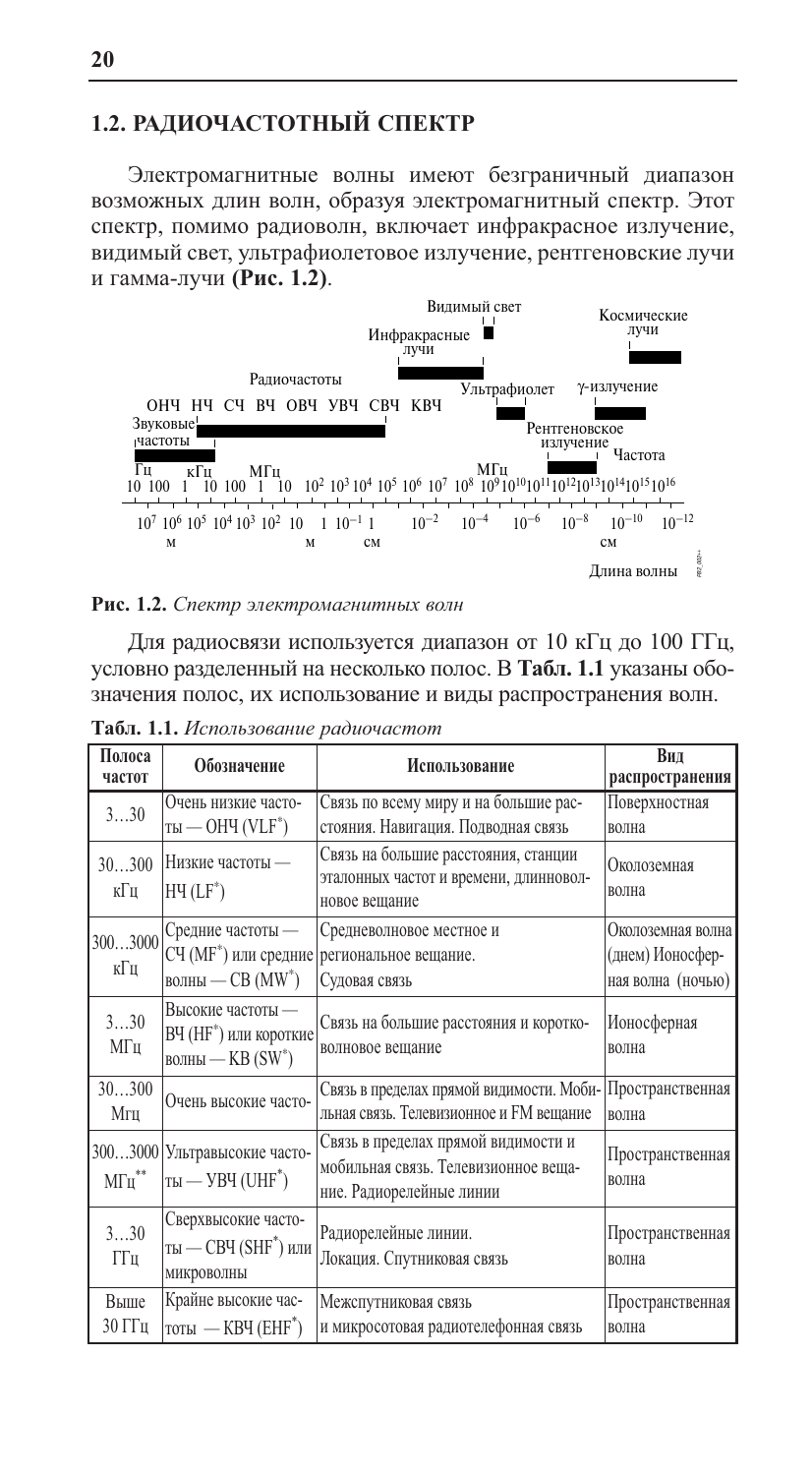$*$  VLF — very low frequency

L — low frequency

- MF medium frequency; MW medium wave
- $HF$  high frequency; SW short wave
- VHF very high frequency
- $UHF$  ultra high frequency
- SHF super high frequency; microwave
- $EHF$  extra high frequency

\*\* В США этот диапазон определяется как «UHF» только до частоты 1 000 МГц (свыше 1 000 МГц - как «микроволновый»).

#### 1.3. ИЗОТРОПНЫЙ ИЗЛУЧАТЕЛЬ

Отправной точкой рассмотрения вопроса распространения радио- и световых волн является изотропный излучатель - гипотетический точечный излучатель, равномерно излучающий во всех направлениях свободного пространства.

Такой излучатель, помещенный в центр сферы, облучает ее полную поверхность. А так как площадь сферы равна  $4\pi r^2$  (где *r* - радиус), то интенсивность облучения в любой точке поверхности изменяется обратно пропорционально расстоянию от излучателя.

В радиотехнике плотность мощности на некотором расстоянии от источника задают следующим образом:

$$
P_d = \frac{P_t}{4\pi r^2},
$$

где  $P_t$  — мощность излучения.

#### 1.4. ФОРМИРОВАНИЕ РАДИОВОЛН

Электромагнитные по своей природе радиоволны содержат взаимно перпендикулярные электрическую и магнитную составляющие, которые находятся под прямым углом также и к направлению распространения. Электромагнитную волну создает, например, переменный ток в проводнике. Он порождает переменное магнитное поле, окружающее проводник, которое, в свою очередь, индуцирует электрическое поле вдоль длины проводника. Совокупность этих полей, излученных проводником с переменным током, представлена на Рис. 1.3.



Рис. 1.3. Формирование электромагнитной волны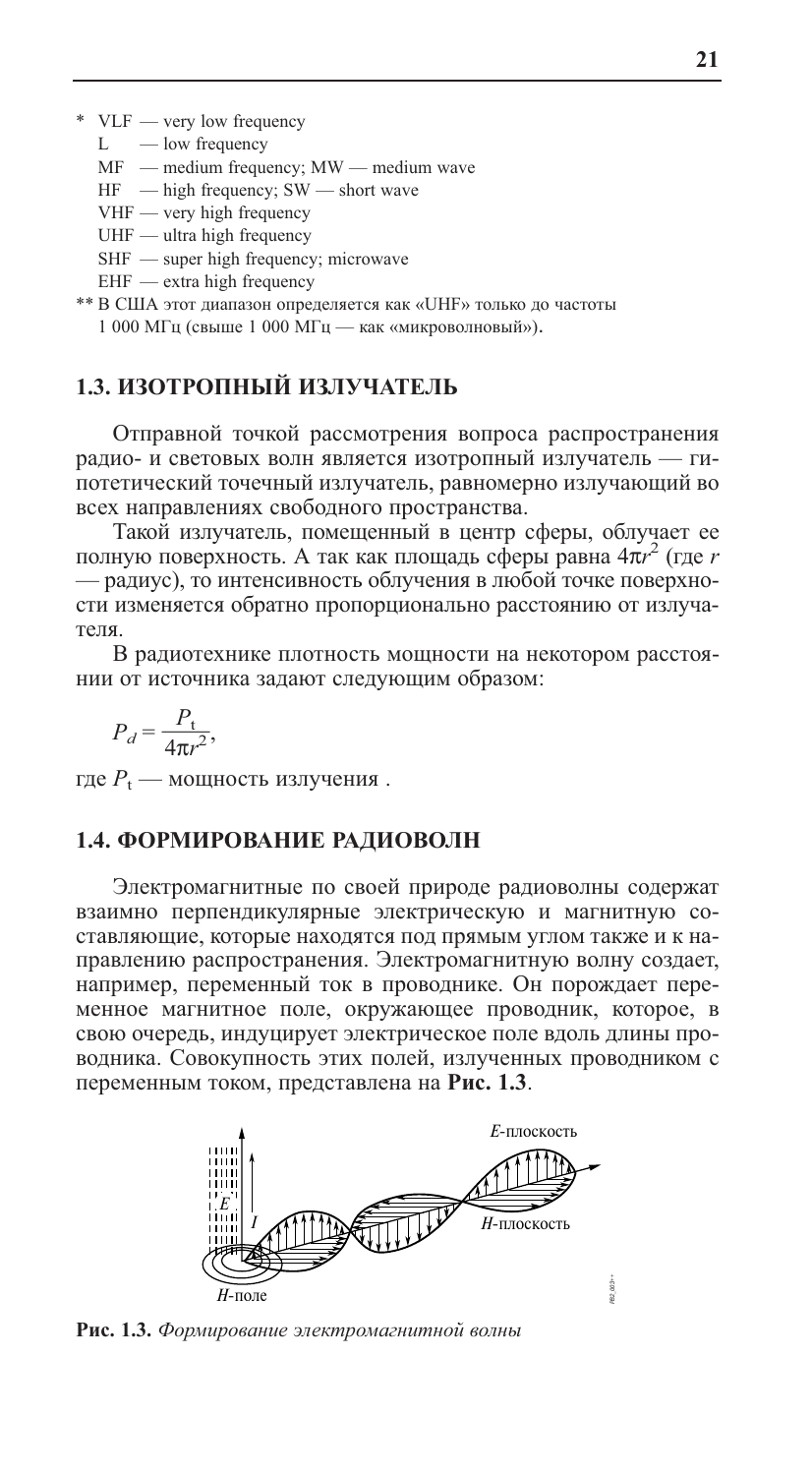Плоскость электрического поля это плоскость Е, а магнитного поля — Н. Эти поля эквивалентны, соответственно, напряжению и току в цепи проводника. Они даже измеряются в таких же единицах (В/м и А/м), а среда, через которую они распространяются, имеет сопротивление. Если для цепи проводника справедливо уравнение  $E = ZI$ , то для электромагнитной волны:

$$
E=ZH,
$$

где  $E$  — среднеквадратическая величина напряженности электрического поля [В/м],

 $H$  — среднеквадратическая величина напряженности магнитного поля [А/м],

Z — характеристическое сопротивление (импеданс) среды [Ом].

Характеристическое сопротивление среды определяется ее магнитной проницаемостью (эквивалент индуктивности) и диэлектрической проницаемостью (эквивалент емкости). Для свободного пространства приняты следующие величины:

 $\mu = 4\pi \cdot 10^{-7}$  Гн/м — магнитная проницаемость,<br> $\epsilon = 1/36\pi \cdot 10^{-9}$  Ф/м — диэлектрическая проницаемость.

Тогда импеданс свободного пространства задается формулой:

$$
\sqrt{\frac{\mu}{\epsilon}} = 120\pi = 377 \text{ (OM)}
$$

(магнитная проницаемость и диэлектрическая проницаемость свободного пространства входят во многие формулы, отражающие физические законы или характеризующие свойства веществ, как постоянные коэффициенты. В этом качестве их принято называть магнитная постоянная и электрическая постоянная и обозначать соответственно  $\mu_0$  и  $\varepsilon_0$  — Прим. редактора перевода.)

Взаимные соотношения между мощностью, напряжением и сопротивлением для электромагнитной волны точно такие же, как для электрической цепи, —  $W = E^2/Z$ .

Простейший излучатель электромагнитных волн представляет собой обычный диполь, образованный парой проводов с открытыми концами. При теоретическом рассмотрении длину излучающих частей проводов следует принимать очень короткой по отношению к длине волны возбуждающего тока, чтобы выполнить условие равномерного распределения тока по их длине. На практике же длина излучающих элементов равна половине длины волны  $(\lambda/2)$ , и этот диполь, называемый также симметричным вибратором, становится дипольной антенной (Рис 1.4).

Волна, излучаемая диполем, поляризуется. Электрическое поле располагается вдоль длины (в плоскости E), а магнитное поле под прямым углом к излучателю (в плоскости H). Если плоскость  $E$ вертикальна, излученное поле называется полем с вертикальной поляризацией. Ссылка к плоскостям Е и Н позволяет избежать недопонимания, когда разговор идет о поляризации антенны.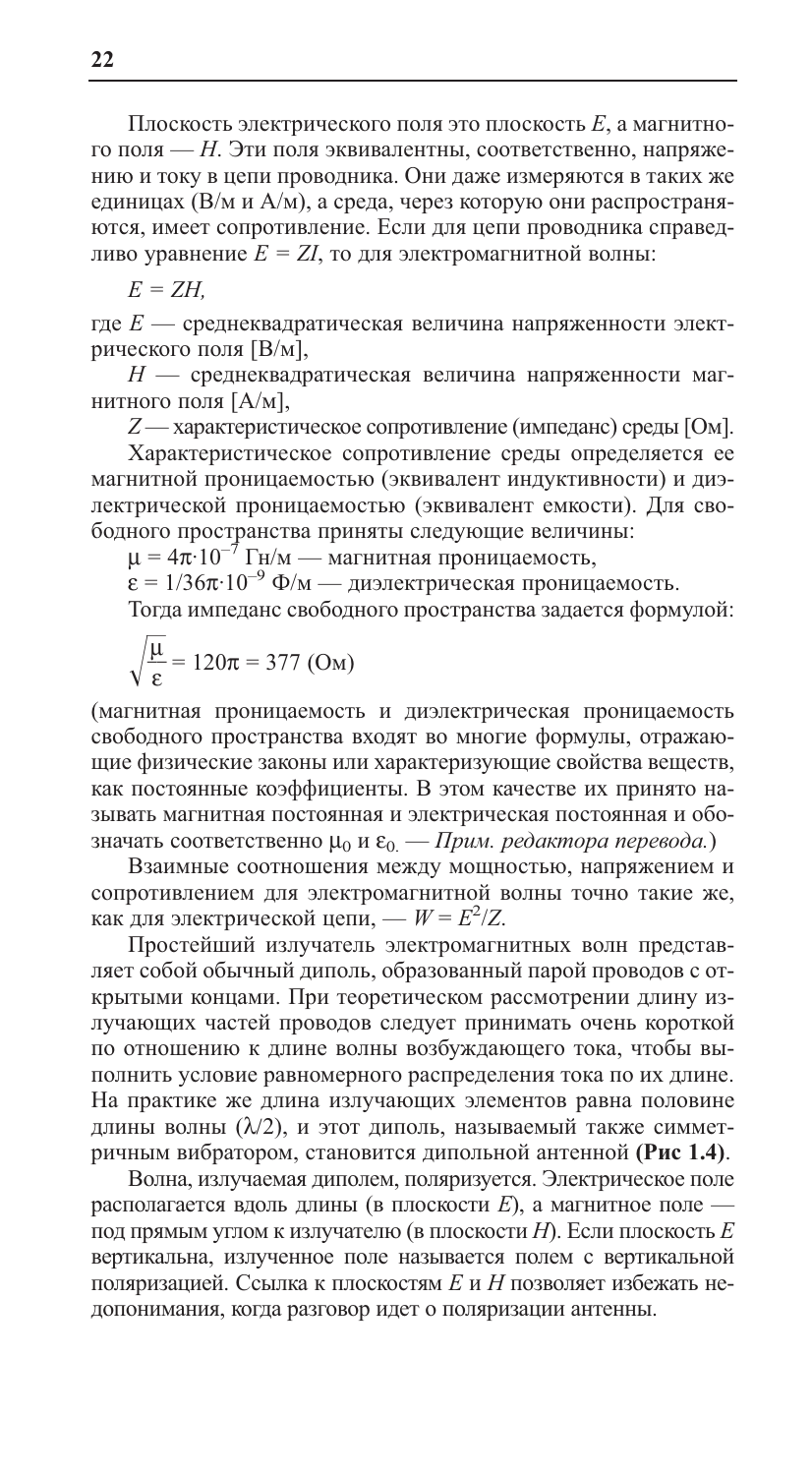

Рис. 1.4. Дипольная (симметричная вибраторная) антенна

В отличие от изотропного излучателя диполь обладает направленностью, концентрируя энергию в плоскости Н за счет плоскости Е. Это обеспечивает некоторый коэффициент усиления мощности во всех направлениях в плоскости Н по сравнению с изотропным излучателем. Этот коэффициент равен 1.6, т.е. 2.15 dBi (суффикс «i» означает отношение мощности к мощности изотропного излучателя).

Для прямого луча энергия, передаваемая изотропным излучателем к принимающему сигнал приемнику, обратно пропорциональна квадрату расстояния между ними в длинах волн. Потери энергии в свободном пространстве задаются следующим образом:

Потери [дБ] = 10 
$$
\lg \frac{(4\pi d)^2}{\lambda^2}
$$

где *d* и  $\lambda$  измеряются в метрах, или:

Потери [дБ] = 32.4 + 20  $\lg d$  + 20  $\lg f$ .

где  $d$  — расстояние [км], а  $f$  — частота [МГц].

Следовательно, потери энергии в свободном пространстве увеличиваются пропорционально квадрату расстояния и квадрату частоты. Числовые примеры приведены на Рис. 1.5.

На практике из величины потерь в свободном пространстве, подсчитанной выше, необходимо вычесть коэффициент усиления мощности передающих и принимающих антенн (dBi). Аналогично величину потерь можно подсчитать по формуле:

Потери [дБ] = 10 lg
$$
\left[\frac{(4\pi d)^2}{\lambda^2} \times \frac{1}{G_{\text{t}} G_{\text{r}}}\right]
$$
,

где  $G_t$  и  $G_r$  — действительные коэффициенты усиления (не в дБ) соответственно передающей и приемной антенны.